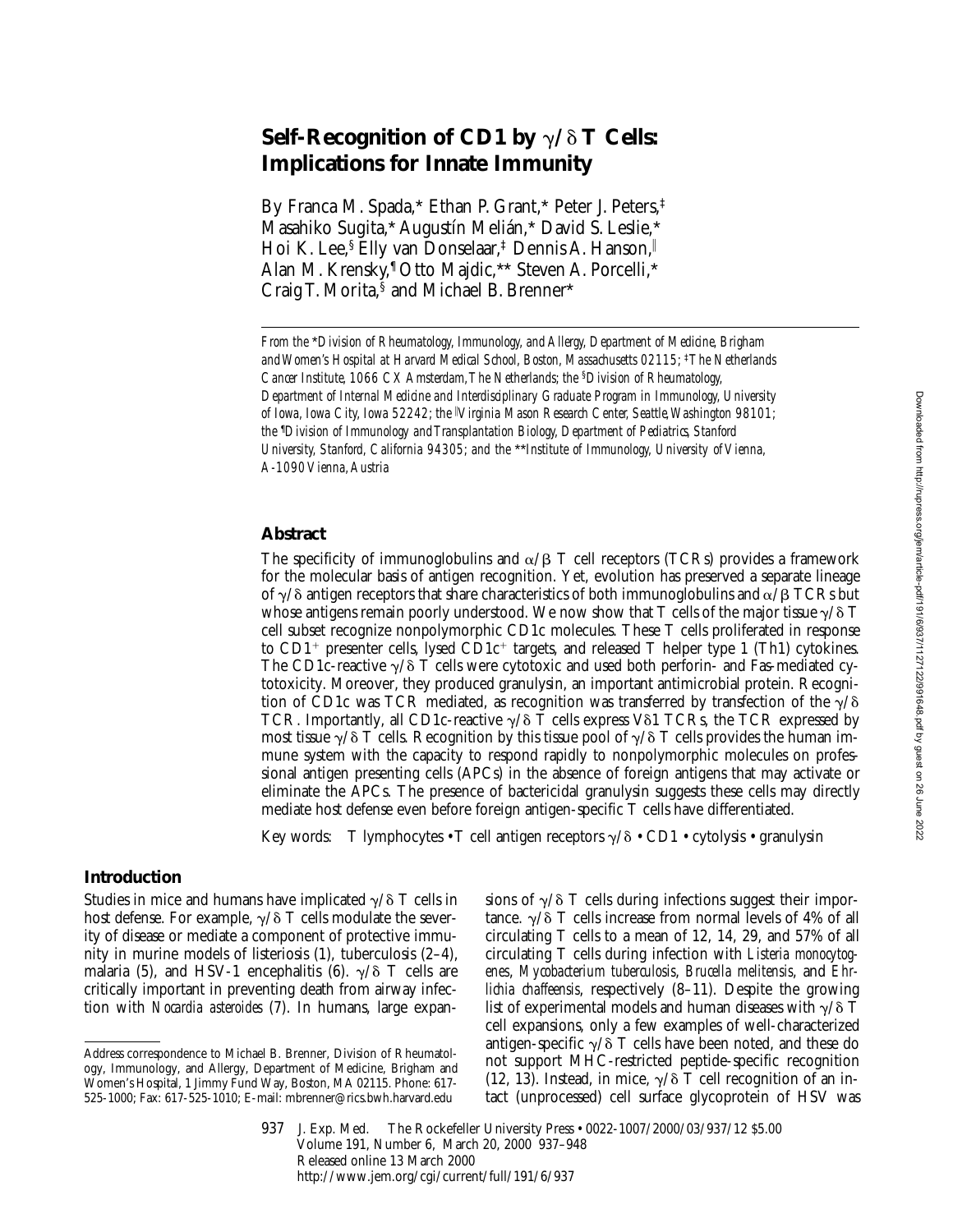noted in one case, whereas in other cases, alloreactive  $\gamma/\delta$ T cell recognition of TL and I-E was not dependent on bound peptides (14–16). These studies, together with analysis of  $\overline{CDR3}$  length distribution of the TCR  $\delta$  chain (17) and the structure of a  $V\delta$  domain revealing shared features with both immunoglobulins and  $\alpha/\beta$  TCRs (18), led to the suggestion that, in some cases,  $\gamma/\delta$  recognition may be more like that of immunoglobulins than of  $\alpha$ / $\beta$  TCRs.

Major advances in the study of antigen recognition by human  $\gamma/\delta$  T cells were made with the discovery that most circulating human  $\gamma/\delta$  T cells that bear  $V\gamma/2/\delta$ 2 (V $\gamma$ 2 is also termed  $V\gamma$ 9) TCRs could be stimulated by nonpeptide antigens (for a review, see reference 19) derived from *Mycobacteria* (20–24). These nonpeptide antigens were identified as isopentenyl pyrophosphate  $(IPP)^1$  and related prenyl pyrophosphate molecules (24, 25) and the more recently characterized alkylamine antigens (26). Both the phosphate and the amine antigens are small molecules consisting of short (typically one to five carbons) straight or branched aliphatic chains and either a phosphate or an amine moiety. They are important products of microbes as well as selfantigens. The mechanism by which these antigens are presented is not known, but it does not involve the known MHC class I or MHC class II peptide antigen-presenting molecules (23, 27, 28), and we have suggested they may be recognized much as haptens are recognized by either immunoglobulins or TCRs (23, 29). Namely, their requirement for an antigen-presenting element is unclear, but their recognition is critically dependent on the CDR3 sequence of the  $\gamma/\delta$  TCR (29, 30). The recognition of these small aliphatic phosphate and amine organic molecules was exclusively found among  $\gamma/\delta$  T cells of the V $\delta$ 2 subset.

In contrast to  $V\gamma2/V\delta2^+$  T cells that are the major circulating pool of  $\gamma/\delta$  T cells, human  $\gamma/\delta$  T cells bearing V $\delta$ 1-encoded TCRs account for the vast majority of  $\gamma/\delta$  T cells in tissues such as intestine and spleen (31). Yet, little is known about the antigen reactivity of these tissue  $\gamma/\delta$  T cells. Recently, examples of  $\gamma/\delta$  T cells in this subset were found to recognize the MHC-encoded proteins, MICA and MICB (32). Recognition was through the activating NKG2D C-type lectin (33) with an unclear contribution from the  $\gamma/\delta$  TCR. MICA and MICB class I molecules identify stressed cells and have a very restricted pattern of expression primarily limited to the intestine. MICA and MICB probably do not present peptides, as they have a limited peptide binding groove (34). Instead, these molecules may function in innate immunity as important targets for  $V\delta1^+ \gamma/\delta$  T cell killing of stressed cells (32).

Here, we provide evidence that an important TCRmediated reactivity of tissue  $\gamma/\delta$  T cells is against CD1 molecules. Remarkably, all of the Vo1 cells studied were focused specifically on CD1c, one member of a family of nonpolymorphic CD1 molecules, expressed exclusively on APCs, that present lipid and glycolipid foreign antigens to

T cells (35). However, the  $\gamma/\delta$  T cell lines and clones showed highly specific, direct reactivity to CD1c proteins that was not dependent on the presence of an exogenous foreign antigen. These CD1c-specific  $\gamma/\delta$  T cells produced inflammatory cytokines, killed CD1c-bearing targets, and contained bactericidal granulysin.

#### **Materials and Methods**

*mAbs.* The following mAbs were used for flow cytometry and blocking experiments: P3 (IgG control) (22), SPV-T3b (anti-CD3) (36), anti-TCR- $\delta$ 1 (pan anti-C $\delta$ ) (37),  $\delta$ TCS1 (anti-V $\delta$ 1/ J $\delta$ 1) (38), TiyA (anti-Vy2) (39, 40), 9.3 (anti-CD28) (41), OKT4 (anti-CD4; American Type Culture Collection), OKT8 (anti-CD8a; American Type Culture Collection), DX1 (anti–NKR-P1A; provided by Dr. L. Lanier, DNAX, Palo Alto, CA), BMAO31 (pan anti–TCR- $\alpha/\beta$ ; provided by Dr. R.G. Kurrle, Boehringwerke, Marburg, Germany), 7C6 (anti-CD1c) (42), F10/21A3 (anti-CD1c) (42a), BCD1b3.2 (anti-CD1b) (43), 10H3.9.3 (anti-CD1a) (44), W6/32 (anti–MHC class I; American Type Culture Collection), L243 (anti–HLA-DR; American Type Culture Collection), NS4.1 (IgM control; American Type Culture Collection), 4A11 (anti-V $\gamma$ 1.4) (45), CD95 Fas ZB4 clone (anti-Fas; Immunotech),  $\delta G9$  (antiperforin; Ancell), DH2 (antigranulysin) (46), and MPC11 (IgG2b control; American Type Culture Collection).

*Immunofluorescence Analysis.* Cells were incubated with mouse mAbs on ice for 30 min, washed, and stained with FITC-conjugated  $F(ab')_2$  goat anti–mouse Ig (Tago) for an additional 30 min on ice. After washing, the cells were resuspended in propidium iodide and analyzed by flow cytometry (FACSort™; Becton Dickinson). Results were expressed as percentage of positive cells compared with negative cells stained with isotype-matched control mAbs.

*T Cell Lines and Clones.* Lymphocytes were isolated from the blood of random healthy donors by Ficoll-Hypaque centrifugation.  $\gamma/\delta$  T cells were enriched by staining with the anti–TCR- $\alpha/\beta$  mAb, BMAO31, followed by depletion of  $\alpha/\beta$  T cells with magnetic beads coated with goat anti–mouse IgG (Dynal). T cell lines JR.2 and XV.1 were established from two separate donors by culturing  $1 \times 10^6$  freshly isolated  $\gamma/\delta$  T cells in 1-ml culture wells with  $1 \times 10^6$  irradiated (5,000 rads) autologous CD1<sup>+</sup> monocyte-derived dendritic cells as APCs and the organic phase of a chloroform/methanol/water (2:1:1) extract of *M. tuberculosis* prepared as described (47) at 1:5,000 final dilution. After 2 wk of culture, viable cells were recovered and the residual  $\alpha/\beta$  T cells were depleted with BMAO31 mAb and magnetic beads (Dynal). The resulting population was restimulated with heterologous  $CD1<sup>+</sup>$  dendritic cells, an organic phase extract of  $M$ . tuberculosis, and rIL-2 (1 nM; Ajinomoto Co.). T cells were maintained by restimulation every 2 wk with irradiated heterologous  $CD1^+$ dendritic cells and rIL-2. T cell clones were derived from lines JR.2 and XV.1 by limiting dilution culture using PHA stimulation. T cells were seeded at 1 and 5 cells per well in 96-well round-bottomed plates in a volume of 0.2 ml, with  $5 \times 10^4$  irradiated (4,000 rads) heterologous PBMCs and  $5 \times 10^4$  irradiated (5,000 rads) EBV-transformed B lymphoblastoid cells as feeders in RPMI medium supplemented with PHA-P (1:4,000 final dilution; Difco) and IL-2 (2 nM).

*APC Lines.* Monocyte-derived dendritic cells were generated from human blood monocytes that were isolated from the byproducts of platelet pheresis and induced to differentiate and express CD1a, CD1b, and CD1c by incubation with GM-CSF

<sup>1</sup>*Abbreviations used in this paper:* IPP, isopentenyl pyrophosphate; MEP, monoethyl phosphate; UTR, untranslated region.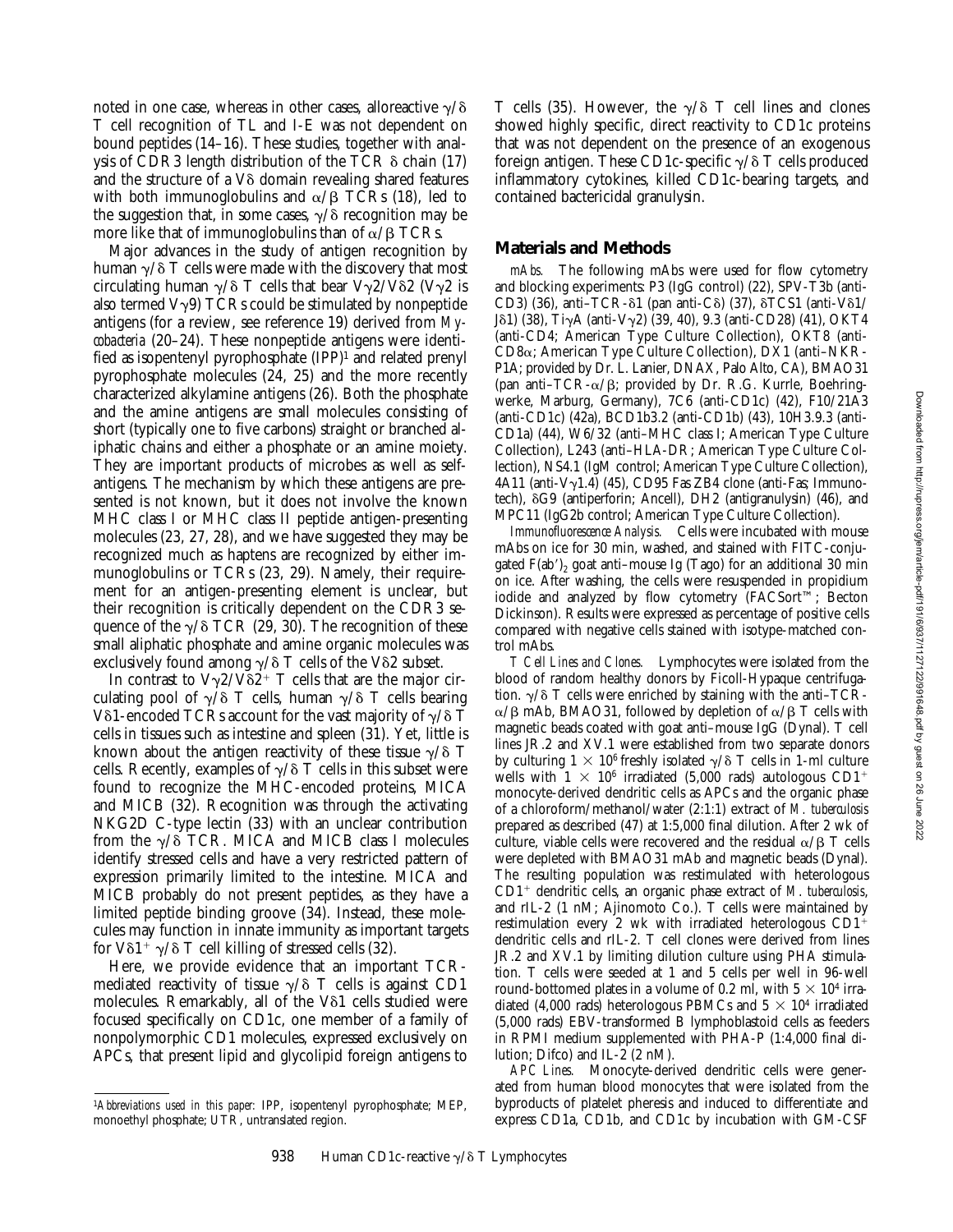and IL-4 as described (48). The lymphoblastoid cell lines C1R were transfected with the expression vector  $pSR\alpha$ -Neo into which cDNAs encoding either CD1a, CD1b, or CD1c were inserted as described previously (48). HeLa cells were either mock transfected (HeLa Mock) or CD1c transfected (HeLa CD1c) (49).

*Cytolytic Assays.* Cytolytic assays were performed in a 4-h chromium-release assay (43). The targets used were CD1-expressing GM-CSF/IL-4–treated blood monocytes; C1R lymphoblastoid cells either mock transfected (C1R Mock), CD1b transfected (C1R CD1b), or CD1c transfected (C1R CD1c); and HeLa Mock or HeLa CD1c cells (49). In the mAb blocking experiments, targets were incubated with mAbs  $(20 \mu g/ml)$  for 30 min at room temperature before adding effector cells. In experiments where both anti-Fas mAb and strontium ions were used, the targets were incubated for 1 h with anti-Fas mAb  $(1 \mu g/ml)$  before adding the effectors. The effector T cells were treated by incubating with 25 mM strontium chloride hexahydrate (Aldrich Chemical Co.) at  $37^{\circ}$ C overnight, washing, and then counting after trypan blue incubation to determine their viability. For the *M*. *tuberculosis*–specific CD1b-restricted  $\alpha$ / $\beta$  T cell line DN1 (47), the target C1R/CD1b was incubated overnight at 37°C with *M. tuberculosis* total sonicate at 1  $\mu$ g/ml before T cell addition. For V $\gamma$ 2/V $\delta$ 2 T cell clones specific for IPP and related compounds, the antigen monoethyl phosphate (MEP) was added together with the effectors T cells and targets (1:300) (24). Assays were performed in triplicate, and results were expressed as percent specific 51Cr release  $\pm$  SEM.

*Proliferation Assays.*  $5 \times 10^4$  T cells were plated in triplicate in 96-well flat-bottomed plates with either  $5 \times 10^4$  CD1<sup>+</sup> dendritic cells or  $5 \times 10^4$  mitomycin C-treated HeLa Mock and HeLa CD1c cells as APCs. In the mAb blocking experiments, mAbs were added as ascites (final dilution of 1:200) or purified mAbs (20  $\mu$ g/ml). Cultures were incubated at 37°C, pulsed with 1  $\mu$ Ci of [3H]thymidine (2 Ci/mmol; Amersham Pharmacia Biotech) on day 2, and harvested 16 h later using a Tomtec harvester. The filter papers were counted on a Betaplate scintillation counter (Wallac). Results were expressed as  $cpm \pm SEM$ .

*Cytokine Assay.*  $5 \times 10^5$  T cells from the JR.2 and XV.1 lines were cultured with  $5 \times 10^5$  CD1<sup>+</sup> monocyte-derived dendritic cells in the absence or presence of an anti-CD1c mAb (7C6) or an IgM mAb control (NS4.1). PHA-P (1:4,000) was added as a positive control. Supernatants were harvested after 24 and 48 h of culture. Cytokine release was determined for IL-2, IL-4, IL-10, and IFN- $\gamma$  by sandwich ELISA assay (50) using antibody pairs purchased from PharMingen (IL-2, IL-4, IL-10) or from Endogen (IFN- $\gamma$ ). Results were expressed as ng/ml  $\pm$  SEM.

*Confocal Microscopy Analysis.* For confocal microscopy analysis, cells were fixed and permeabilized as described (49). For the JR.2 line, cells were incubated with either antiperforin directly conjugated with FITC ( $\delta G9$  mAb, 1–4 ng/ml) or with antigranulysin (DH2 mAb [51], 2.5–8  $\mu$ g/ml) followed by incubation with goat anti-mouse IgG-Cy3 (4  $\mu$ g/ml; Jackson ImmunoResearch Labs), in single and double staining. Negative controls were MPC11-FITC mAb (Ig $G_{2b}$  isotype control for  $\delta G9$  mAb) together with DH2-Cy3, and P3-Cy3 mAb (Ig $G_1$  isotype control for DH2 mAb) together with  $\delta G9$ -FITC. For the 12G12 clone, cells were incubated either with  $\delta G9$  mAb (3  $\mu$ g/ml) or with DH2 mAb followed by incubation with anti–mouse Ig–Texas red  $(2.5-5 \mu g/ml$ ; Molecular Probes) and goat anti-mouse IgG1-FITC (2.5–5 µg/ml; Southern Biotechnology Associates), respectively, in single and double staining. Controls were  $\delta G9-$ Texas red with P3-FITC and DH2-FITC with MPC11–Texas red, double staining. Each incubation was performed at  $4^{\circ}C$  for 1 h;

939 Spada et al.

in the double staining, cells were incubated for 10 min with 10% mouse serum between the first and second mAb staining.

*Immunoelectron Microscopy.* For electron microscopy, T cells were harvested from culture and dead cells were removed by Ficoll-Hypaque density gradient centrifugation.  $0.5-1 \times 10^7$  live T cells were fixed at room temperature with 2% glutaraldehyde (Polysciences) in 0.1 M phosphate buffer for 2 h. The fixed cells were then collected into 0.1 M phosphate buffer containing 0.2% paraformaldehyde (Electron Microscopy Sciences) and processed for ultrathin cryosectioning as described (52). Cryosections were incubated with antigranulysin mAb, DH2, for 45 min, washed, and then incubated with protein A–gold (Electron Microscopy Laboratory, Utrecht University, Utrecht, The Netherlands) for 30 min. Labeled sections were viewed with a JOEL 1010 electron microscope at 80 kV.

*TCR Analysis by PCR.* Total RNA was isolated as described (53) from six JR.2 clones obtained from the JR.2 line. The  $\gamma$  and  $\delta$ chains were amplified by PCR as described (29) using the following primers: V<sub>81</sub> chain, 5'-GGGCTCGAGCTTCAGGCAGCA-CAACT-3' (5' untranslated region [UTR]) and 5'-GGGAGAT-CTTGGCAGCTCTTTGATGGTGGTTGCTTTGGTTT-3' (Co region); Vγ2 chain, 5'-GGGGTCGACCTGGTGAAGTCATA-CAGT-3' ( $V\gamma$ 2 internal region) and 5'-GGGXCTAGAGTGAG-GTTCTCTGTGT-3'  $(C_{\gamma}$  3' UTR).

The PCR products were cloned into pBluescript II (Stratagene), and the sequences of the V-J junctional region were determined using an automated sequencer (PE Applied Biosystems).

*TCR Transfection.* Full-length cDNAs encoding the JR.2 TCR were amplified by PCR using the following primers: 5'-GGGCT-CGAGCTTCAGGCAGCACAACT-3' (V81 5' UTR), 5'-GGG-GGATCCGGAGTGTAGCTTCCTCAT-3' (V81 3' UTR), 5'-GGGGGTACCTGCCCTGGCAGAAAGCA-3' (Vy2 5' UTR), and  $5'$ -GGGCTCGAGATGGCCTCCTTGTGC-3' (V $\gamma$ 2 3' UTR).

TCR reconstitution was carried out essentially as described (54). The  $\gamma$  and  $\delta$  cDNAs were cloned into pREP7 and pREP9 (Invitrogen), respectively. J.RT3-T3 cells, Jurkat derivatives that lack cell surface TCR expression (55), were obtained from American Type Culture Collection. J.RT3-T3.5 cells were transfected with 20  $\mu$ g each of pREP7-JR.2 $\gamma$  and pREP-JR.2 $\delta$  by electroporation at 250 V, 960  $\mu$ F with a Gene Pulser (Bio-Rad). Control transfectants were electroporated with 20  $\mu$ g each of the pREP7 and pREP9 vectors alone. After 48 h, transfectants were placed into medium containing 1 mg/ml geneticin (Life Technologies) and 0.5 mg/ml hygromycin B (Life Technologies). After 2 wk, transfectants were analyzed for cell surface TCR expression by flow cytometry using anti-CD3 (SPV-T3b) and anti- $C\delta$ TCR (anti–TCR-d1) mAbs and used as responders in T cell stimulation assays. The JR.2/J.RT3 derived in this fashion had 35% TCR- $\gamma/\delta^+$  cells that stained with anti–TCR- $\delta$ 1 to a mean fluorescence intensity of  $\sim$ 100 on flow cytometry.

*T Cell Transfectant Stimulation Assay.* J.RT3-T3.5 transfectants  $(1 \times 10^5/\text{well})$  were cultured in 96-well flat-bottomed microtiter plates either in the presence of 10 ng/ml PMA alone, or in the presence of PMA plus  $CD1<sup>+</sup>$  monocyte-derived dendritic cells with or without the following mAbs (at a concentration of 20  $\mu$ g/ml): P3 (isotype control), 10H3.9.3 (anti-CD1a), BCD1b3.2 (anti-CD1b), or F10/21A3.1 (anti-CD1c) in a total volume of 200  $\mu$ l/well. 50  $\mu$ g aliquots of the culture supernatants were collected after 20–24 h culture at  $37^{\circ}$ C and diluted 1:2 with culture medium. To measure the amount of IL-2 released into the supernatants, HT-2 cells (5,000/well) were added and cultured 25–30 h at 37°C. [3H]Thymidine (1  $\mu$ Ci/well, 6.7 Ci/mmol; New En-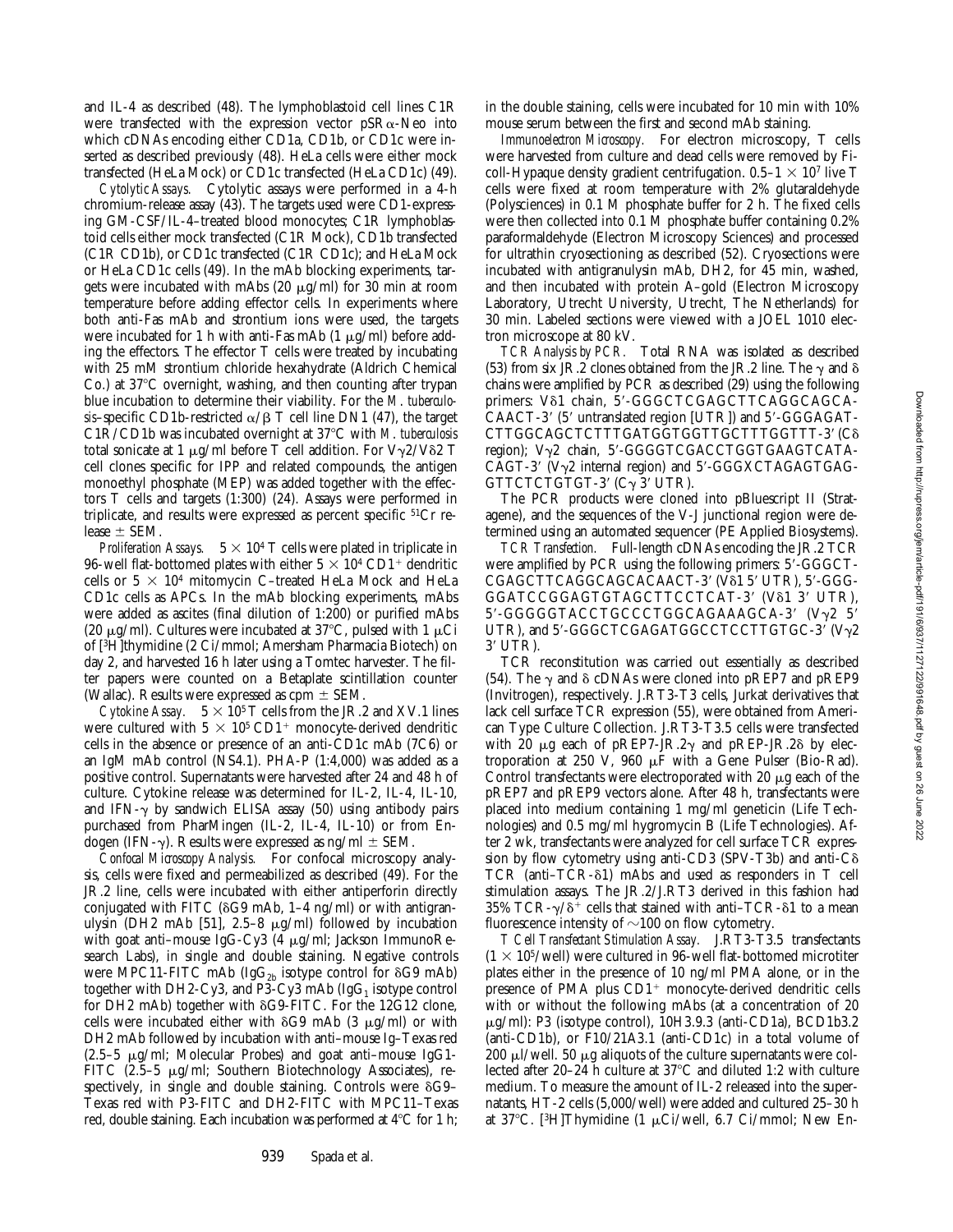

gland Nuclear) was added during the final 5–6 h of culture. Plates were harvested on a Tomtec plate harvester, and [3H]thymidine incorporation was measured in a Betaplate liquid scintillation counter (Wallac).

#### **Results**

*Derivation of CD1-reactive T Cell Lines.* The limited germline diversity of the  $\gamma/\delta$  TCR had led to the suggestion that these cells might recognize nonpolymorphic antigen-presenting molecules (56). Since CD1 molecules resemble MHC but lack polymorphism, we pursued efforts to isolate CD1-restricted  $\gamma/\delta$  T cells. To derive  $\gamma/\delta$  T cell lines, normal human PBMCs were depleted of  $\alpha/\beta$  T cells by antibody staining and magnetic bead separation. The  $\gamma/\delta$  T cell–enriched PBMCs were cultured in vitro with an organic phase extract of *M*. *tuberculosis* in the presence of CD1 expressing monocyte-derived dendritic cells (see Materials and Methods). After several restimulations and expansions, two independently derived T cell lines, JR.2 and XV.1, were obtained. Flow cytometric analyses revealed that both lines were of the V $\delta$ 1  $\gamma$ / $\delta$  T cell subset. The JR.2 line expressed  $V\gamma2$  (mAb Ti $\gamma A^+$ ) and V $\delta1/J\delta1$  (mAb  $\delta$ TCS1<sup>+</sup>), whereas the XV.1 line expressed V $\gamma$ 1.4 (mAb 4A11<sup>+</sup>) and  $V\delta1/J\delta1$  (mAb  $\delta$ TCS1<sup>+</sup>). Both cell lines lacked expression of NKR-P1A, CD28, and CD4. As is common for  $\gamma/\delta$  T cells (57), 27% (JR.2) and 32% (XV.1) of the cells expressed the CD8  $\alpha$  chain but not the CD8  $\beta$  chain (Fig. 1, and data not shown).

Figure 1. Flow cytometric analysis of JR.2 and XV.1 lines. The mAbs used were P3 (IgG control), SPV-T3b (anti-CD3), OKT4 (anti-CD4), OKT8 (anti-CD8 $\alpha$ ), 9.3 (anti-CD28), DX1 (anti–NKR-P1A), anti-TCR-δ1 (pan anti-Cδ TCR),  $\delta$ TCS1 (anti-V $\delta$ 1/J $\delta$ 1), Ti $\gamma$ A (anti- $V\gamma$ 2), and 4A11 (anti- $V\gamma$ 1.4).

 $\gamma$ <sup> $\delta$  *T* Cells Specifically Recognize CD1c<sup>+</sup> APCs in Prolifer-</sup> *ation and Cytolytic Assays.* Although the cell lines were expanded in the presence of *M*. *tuberculosis* antigens, the T cells did not specifically recognize *M*. *tuberculosis* antigens. Instead, JR.2 cells proliferated in the presence of  $CD1$ <sup>+</sup> dendritic cells (64,675 cpm), even without *M*. *tuberculosis* antigens. This response was not blocked by mAbs against CD1a or CD1b, but was blocked to 307 cpm by mAb against CD1c. Nearly identical results were obtained for XV.1 cells (Fig. 2 A). Addition of a standard *M*. *tuberculosis* lipid/lipoglycan extract (47) did not augment proliferation by either line (data not shown). To confirm the specificity suggested by mAb blocking, CD1c transfectant cells were studied. JR.2  $\gamma$ / $\delta$  T cells proliferated markedly to HeLa CD1c (49) but not to HeLa Mock cells (Fig. 2 B). Note that JR.2 T cells did not appear to recognize MICA, as these T cells did not recognize the HeLa Mock cell line that expresses MICA (58).

As it is known that many  $\gamma/\delta$  cell lines are capable of cell-mediated cytolysis (13), JR.2 and XV.1 T cells were examined for their ability to lyse transfected C1R lymphoblastoid cell lines C1R CD1b, C1R CD1c, or C1R Mock (35). JR.2 and XV.1 T cells failed to lyse C1R CD1b or C1R Mock targets, but efficiently lysed C1R CD1c targets (70 and 62% specific lysis, respectively; Fig. 2 C). In each case, lysis was specifically blocked (99 and 63% inhibition) by anti-CD1c mAb. Similar results were obtained in cytolytic assays using CD1-expressing monocyte-derived



**Figure 2.** CD1c-specific recognition by JR.2 and XV.1  $\gamma$ / $\delta$  T cell lines. (A) The proliferative response of JR.2 and XV.1 lines to CD1c<sup>+</sup> dendritic cells was inhibited by anti-CD1c mAb (F10/2A3) but not by anti–MHC class I, anti–MHC class II, anti-CD1a, and anti-CD1b mAbs. (B) The JR.2 T cell line proliferated in response to HeLa CD1c cells but not to HeLa Mock cells. Background proliferation of HeLa Mock and HeLa CD1c cells alone was 872 and 1,197 cpm, respectively. (C) C1R Mock, C1R CD1b, and C1R CD1c targets were 51Cr labeled and tested in cytolytic assays with JR.2 and XV.1 T cell lines at different E/T ratios (30:1 is shown) in the presence of anti-CD1b (BCD1b3.2) or anti-CD1c (F10/213) mAbs. Note that JR.2 and XV.1 lysed only C1R CD1c transfectant cells and that lysis was blocked by anti-CD1c mAb. White bars, no mAb; black bars, anti-CD1b; gray bars, anti-CD1c.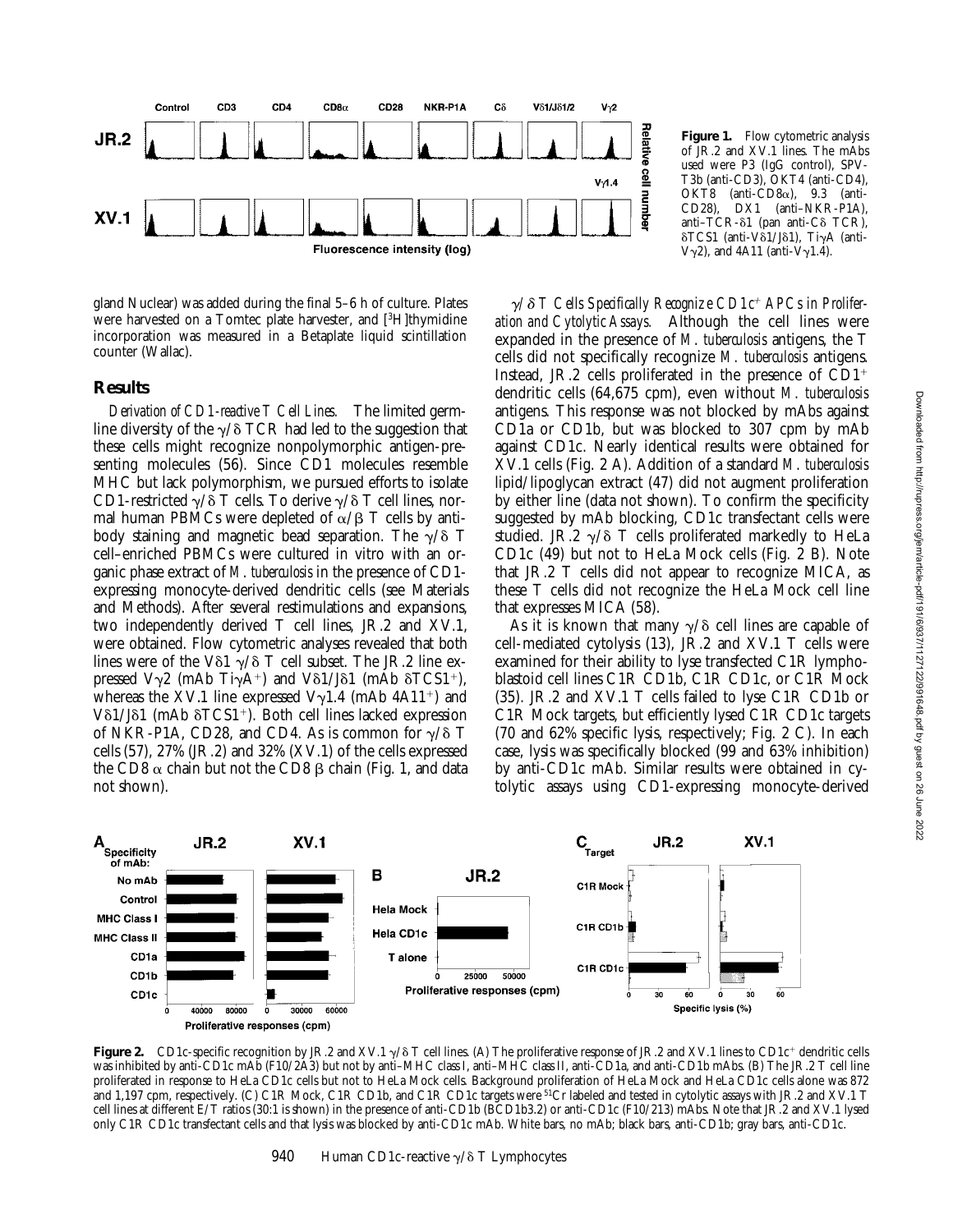dendritic cells (data not shown). Thus, JR.2 and XV.1  $\gamma$ / $\delta$ T cells were CD1c specific as revealed in the proliferation and cytolytic analyses of CD1 transfectant cell lines and proliferation assays with  $CD1<sup>+</sup>$  monocyte-derived dendritic cells. Note that these experiments were performed without addition of *M*. *tuberculosis* antigens.

*CD1c-reactive*  $\gamma/\delta$  *T Cells Are Th1-like.* To assess the ability to produce cytokines upon exposure to CD1c, cells from the JR.2 line and the XV.1.14 clone were cocultured with CD1-expressing human dendritic cells, and cytokine levels were measured. Substantial levels of IFN- $\gamma$  (10 and 0.28 ng/ml, respectively) and IL-2 (19 and 17 ng/ml, respectively) were produced after the T cell lines were exposed to  $CD1<sup>+</sup>$  dendritic cells. Cytokines also were secreted at somewhat higher levels after stimulation with the mitogen PHA (36 and 2.4 ng/ml IFN- $\gamma$ , and 45 and 9.2 ng/ml IL-2, respectively). The production of these cytokines to CD1c-expressing dendritic cells was blocked completely by the presence of an anti-CD1c mAb (Fig. 3). In contrast to these cytokines, IL-4 and IL-10 were undetectable under these conditions (detection limits were  $\leq 16$  pg/ml IL-4 and  $\langle 24 \text{ pg/ml IL-10}$  for cytokine ELISA). Thus, the profile of cytokine production by CD1c-reactive  $\gamma/\delta$  T cells was Th1-like.

 $\gamma$ <sup> $\delta$ </sup> T Cells Use Perforin-dependent and Fas-dependent Cytotoxicity Pathways. CD1-restricted, microbial-specific CD8<sup>+</sup>  $\alpha/\beta$  T cells lyse targets using perforin-mediated pathways and impart a bactericidal effect mediated by granulysin, whereas CD1-restricted CD4<sup>-</sup>CD8<sup>-</sup>  $\alpha$ / $\beta$  T cells lyse targets through Fas–FasL interaction (51, 59). As  $\gamma/\delta$  T cells typically display cytolytic potential, we examined the cellular cytotoxicity mechanisms that CD1c-reactive  $\gamma/\delta$  T cells used. Fas-dependent lysis can be inhibited by certain anti-Fas mAbs, whereas exhaustive granule secretion induced by strontium ions renders T cells dependent on perforin and granule-related enzymes temporarily incapable of killing target cells (59). To determine the cellular cytotoxicity mechanism of  $\gamma/\delta$  T cells, a panel of  $\gamma/\delta$  T cells was examined



**Figure 3.** JR.2 and XV.1  $\gamma$ / $\delta$  T cell lines show a Th1-like cytokines profile. JR.2.1 and XV.1.14 clones were incubated with  $CD1c^+$  dendritic cells for 24 and 48 h. The culture supernatants were collected and assayed for IL-2, IFN- $\gamma$ , IL-4, and IL-10. Note that the JR.2.1 and XV.1.14 clones produced IFN- $\gamma$  and IL-2 in response to exposure to CD1<sup>+</sup> dendritic cells. IL-4 and IL-10 were not detected (data not shown).

including the JR.2 line and IDP2 clone that are CD1c reactive (60) and previously studied  $V\gamma$ 2/V $\delta$ 2-bearing clones, 12G12, DG.SF68, HD.108, and CP.1.15 (25, 57), that are specific for small phosphate antigens such as MEP (24).  $12G12$  and CP.1.15 are CD8<sup>+</sup>, whereas HD.108 and DG.SF68 are CD4<sup>-</sup>CD8<sup>-</sup>. The antigen-specific lysis of targets by all of these  $\gamma/\delta$  T cell clones was consistently and efficiently blocked by treatment with strontium ions (60– 84% average inhibition; Fig. 4). Inhibition was observed when cells were treated with anti-Fas mAb as well, but this inhibition was variable. In contrast to  $\gamma/\delta$  T cells, the TCR- $\alpha$ / $\beta$ –expressing CD1b-restricted CD4<sup>-</sup>CD8<sup>-</sup> T cell line, DN1 (47), lysed antigen-pulsed targets in a manner that was unaffected by pretreatment with strontium ions but was efficiently blocked by mAb against Fas (Fig. 4). These data indicate that cytolysis mediated by both  $V\delta1$ <sup>+</sup> CD1c-reactive  $\gamma/\delta$  T cells and V $\delta$ 2<sup>+</sup> prenyl pyrophosphate–specific  $\gamma/\delta$  T cells can be both perforin mediated and Fas mediated, like that described for  $CD8^+$  MHC class I–restricted  $\alpha$ / $\beta$  T cells (61).

 $\gamma/\delta$  *T Cells Express the Antimicrobial Protein, Granulysin.* Granulysin is a protein present in the cytotoxic granules of cytolytic  $\alpha/\beta$  T cells and NK cells (62) that has potent antimicrobial activity against a variety of bacteria including *M*. *tuberculosis*, *Staphylococcus aureus*, and *Listeria monocytogenes* (51). However, granulysin can kill intracellular bacteria only after the infected cells are lysed by perforin (51). To determine if CD1c-reactive  $\gamma/\delta$  T cells express granulysin and therefore had the potential to kill intracellular bacteria,



Figure 4. Analysis of cytotoxicity mechanisms used by CD1c-reactive and prenyl pyrophosphate–specific  $\gamma/\delta$  T cells. CD1c-reactive V $\gamma$ 2/V $\delta$ 1 T cells, JR.2 and IDP2, and prenyl pyrophosphate antigen–specific V $\gamma$ 2/ Vδ2 T cell clones, 12G12, HD.108, CP.1.15, and DG.SF68, were used in cytolytic assays performed in the presence or absence of anti-Fas mAb to block Fas-mediated cytolysis or after treatment with strontium ions to block perforin-mediated cytolysis. The mycolic acid–specific, CD1brestricted, CD4<sup>-</sup>CD8<sup>-</sup>  $\alpha$ / $\beta$  T cell line, DN1, is shown as a control. MEP is an alkyl phosphate analogue of the IPP antigen recognized by  $V\gamma2/V\delta2$ T cells and was used to stimulate the prenyl pyrophosphate–specific clones. The E/T ratio was 10:1. Targets for CD1c-reactive and prenyl pyrophosphate–specific  $\gamma/\delta$  T cells were C1R CD1c cells. Targets for the CD1b-restricted clone were C1R CD1b cells that had been incubated for 16 h at 37°C with *M. tuberculosis* sonicate at 1  $\mu$ g/ml. Note that the cytolytic activity mediated by  $\gamma/\delta$  T cells was blocked by both treatments and thus depends on both granule secretion and Fas–FasL interactions.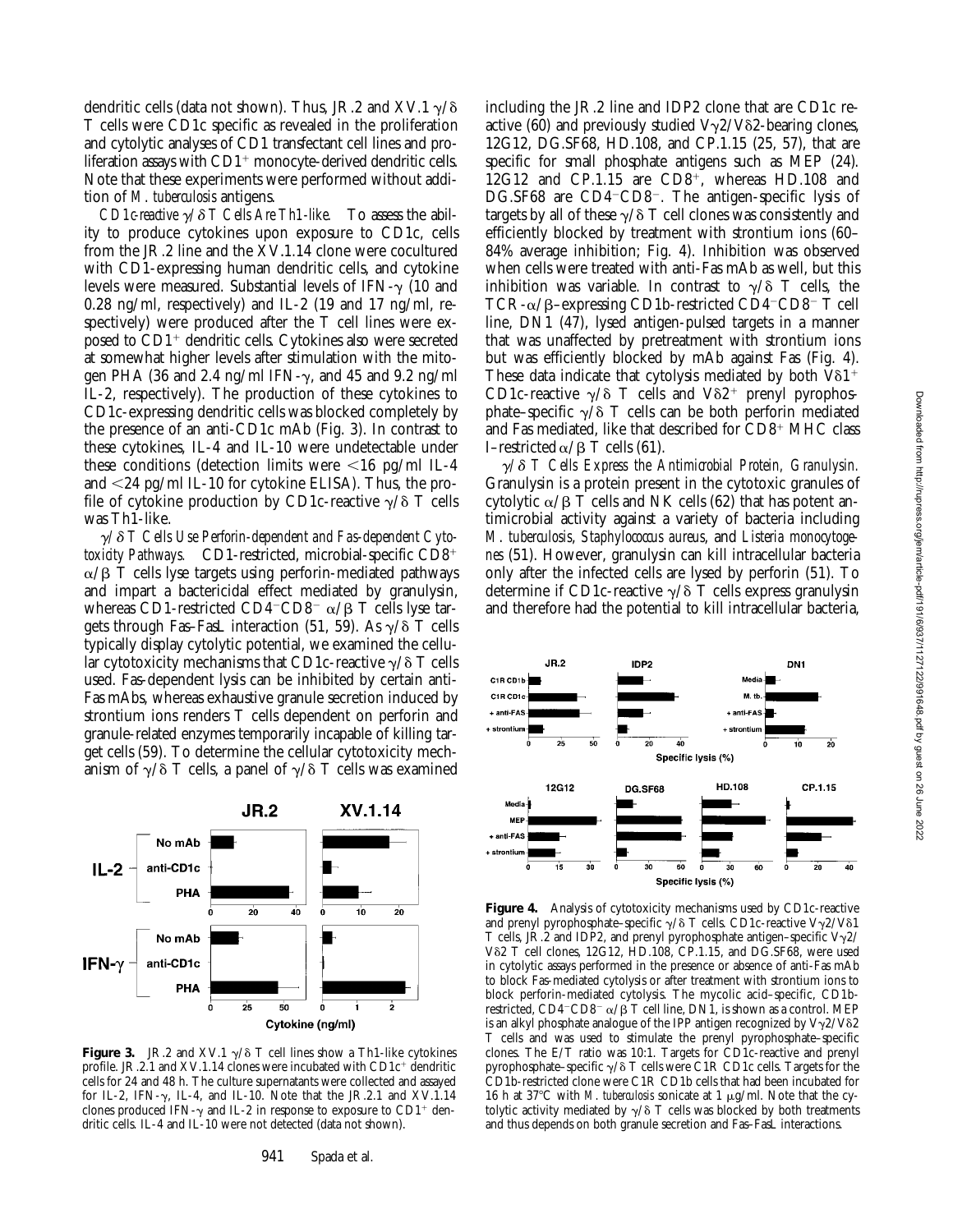



**Figure 5.** Expression of granulysin by  $\gamma/\delta$  T cells. (A) Colocalization of granulysin and perforin in the cytolytic granules. Differential interference contrast images of  $\gamma/\delta$  T cells are shown on the left. Confocal microscopic analysis of fluorescent immunostaining of perforin and granulysin of the JR.2 CD1c-reactive  $\gamma$ / $\delta$  T cell line and 12G12 phosphoantigen–specific  $\gamma/\delta$  T cell clone are shown as labeled. Superimposed figures are showed in the right panels. Note that the counterstaining were exchanged such that perforin is green in the top panel but red in the bottom panel, and granulysin is red in the top panel but green in the bottom panel. (B) Localization of granulysin to the cytotoxic granules of  $\gamma/\delta$  T cells by immunoelectron microscopy. The presence of granulysin in the cytotoxic granules of JR.2 (bottom) and 12G12 (top) is demonstrated by the gold labeling (small particles) seen with antigranulysin mAb staining. c, centriole; e, endosome; P, plasma membrane; m, mitochondria; n, nucleus; G, Golgi apparatus. Bar, 200 nm.

perforin

granulysin

we examined the JR.2 cell line for expression of granulysin and perforin. JR.2 (CD1c-reactive) as well as 12G12 (phosphoantigen-specific)  $\gamma/\delta$  T cell lines expressed both granulysin and perforin. These proteins were found to colocalize in cytolytic granules by confocal microscopy (Fig. 5 A). IgG control mAbs showed no significant staining regardless of isotype (data not shown). Further studies by immunoelectron microscopy confirmed the presence of granulysin in the cytolytic granules of both the JR.2 line and the 12G12 clone (Fig. 5 B) as demonstrated by the presence of immunogold particles in cytotoxic granules after staining with an antigranulysin mAb.

*TCR-*γ/δ–mediated Recognition of CD1c. Although studies using mAb blocking and transfection of CD1c-encoding expression vectors into recipient targets showed directly that CD1c is the critical molecule recognized by V $\delta$ 1<sup>+</sup>  $\gamma$ / $\delta$  T cells, we sought to determine the role of the TCR in this recognition. To demonstrate that the TCR- $\gamma$ / $\delta$  mediates recognition of CD1c, a series of mAbs blocking experiments and TCR transfection studies was carried out. mAbs against  $TCR-\alpha/\beta$ and TCR- $\gamma$ / $\delta$  were tested for their ability to block JR.2 T cell lysis of C1R CD1c transfectant cells. Only the mAb against the TCR- $\gamma$ / $\delta$  blocked killing (83% inhibition), suggesting that CD1c recognition was TCR mediated (Fig. 6 A).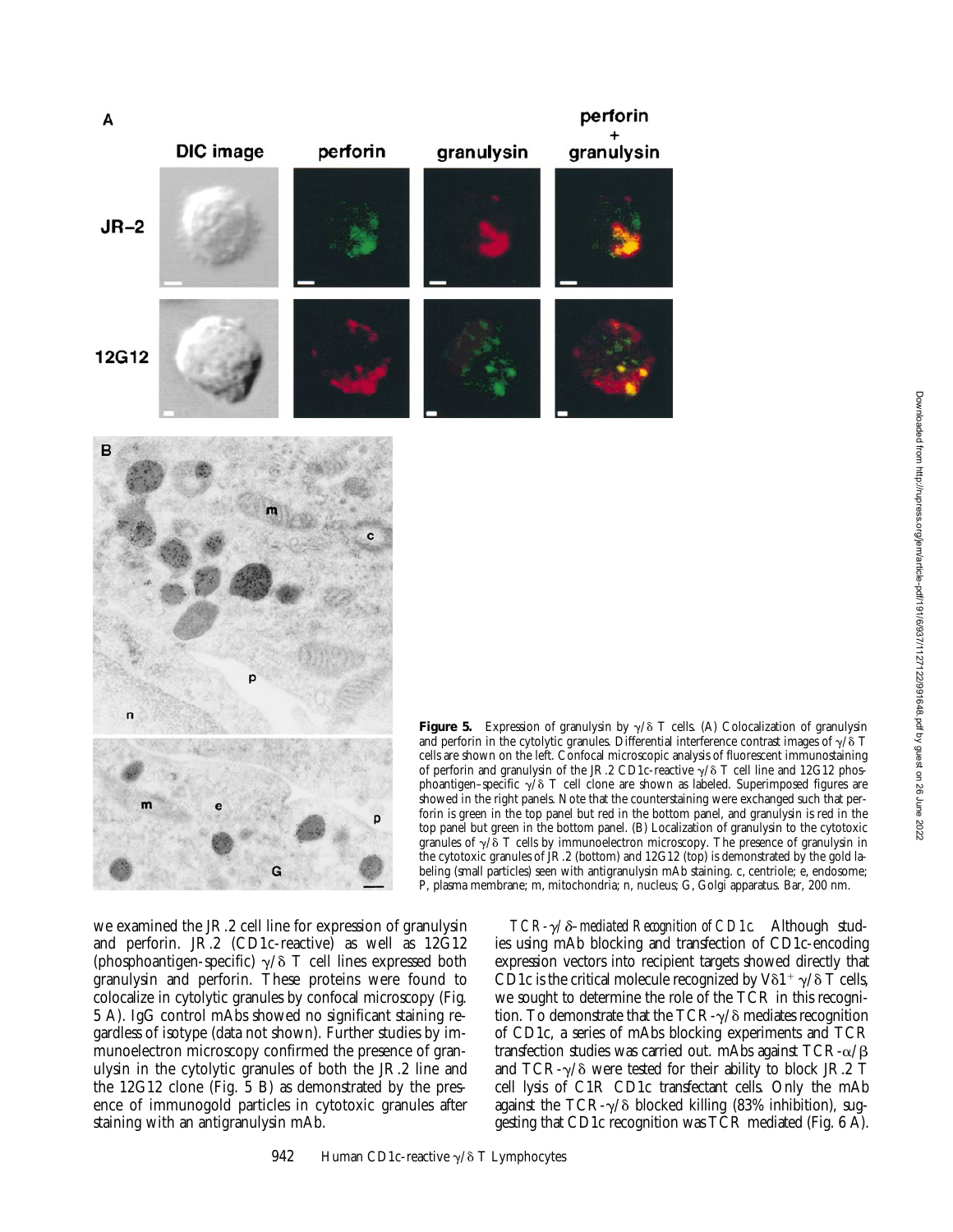

**Figure 6.** TCR- $\gamma$ / $\delta$  mediates CD1c recognition. (A) JR.2.1 T cell clone lysed C1R CD1c cells. Lysis was blocked by anti-CD1c mAb (F10/  $2A3$ ; not shown) as well by anti-C $\delta$  TCR mAb (anti-TCR- $\delta$ 1). E/T 30:1. (B) JR.2 V $\gamma$ 2/V $\delta$ 1 transfectant recognizes CD1c. The TCR<sup>-</sup> J.RT3-T3 cell line was transfected with cDNAs encoding the V $\gamma$ 2/V $\delta$ 1 TCR from the JR.2 cell line or was mock transfected. The resulting JR.2/J.RT3 or Mock/J.RT3 cell lines were cultured with  $CD1<sup>+</sup>$  dendritic cells in the presence or absence of mAbs to CD1a, CD1b, and CD1c, and the supernatants were harvested after 24 h. IL-2 release was assessed by the proliferation of the IL-2–dependent HT-2 T cell line. Note that the JR.2/ J.RT3 but not the Mock/J.RT3 cell line released IL-2 when cultured with CD1<sup>+</sup> monocyte-derived dendritic cells. This IL-2 release was completely blocked by the addition of an anti-CD1c mAb.

To formally demonstrate that the TCR plays a direct role in the recognition of CD1c, we cloned the TCR  $\gamma$  and  $\delta$  chains from the CD1c-reactive JR.2 T cell clone by reverse transcription PCR, transfected the JR.2  $V\gamma$ 2/V $\delta$ 1 TCR into the TCR-deficient recipient Jurkat T cell tumor cell line, and measured the ability of the transfectants to produce IL-2 in response to  $CD1^+$  dendritic cells. When cultured with  $CD1^+$ dendritic cells, the  $V\gamma$ 2/V $\delta$ 1 TCR transfectant (JR.2/J.RT3) secreted IL-2 as judged in bioassays by the proliferation of HT-2 cells (34,000 cpm; Fig. 6 B). The production of IL-2 was inhibited completely by adding anti-CD1c mAb, but not anti-CD1a or anti-CD1b mAbs. Mock transfectant J.RT3 recipient cells (Mock/J.RT3) did not produce IL-2 in response to CD1<sup>+</sup> presenting cells. Thus,  $\gamma/\delta$  T cell specificity for CD1c is determined by the V $\delta$ 1-containing TCR, as transfection of this TCR confers reactivity upon the recipient.

*CD1c-reactive* g*/*d *T Cells Use Diverse TCRs.* The recognition of CD1d antigen-presenting molecules by  $\alpha/\beta$  T cells in the absence of exogenous foreign antigens has been observed for a unique subset of  $CD4^+$  mouse NKT cells expressing a canonical V $\alpha$ 14-J $\alpha$ 281 rearrangement (63) as well as for human T cells expressing the homologous  $V\alpha$ 24-J $\alpha$ 18 rearrangement (50). The CD1c-reactive  $\gamma/\delta$  T cell lines derived here express  $\gamma/\delta$  TCRs encoded by V $\delta$ 1 gene segments (Fig. 1). To determine the nature of  $\gamma/\delta$ TCR diversity involved in recognition of CD1c, we amplified and sequenced the junctional regions of the  $\gamma$  and  $\delta$ chains of a JR.2 subclone. These sequences were compared with those of  $\gamma/\delta$  T cell line IDP2 (64, 65), previously characterized as specific for CD1c (60). Both IDP2 and  $JR.2$  rearranged V $\delta$ 1 to D $\delta$ 2, D $\delta$ 3, and J $\delta$ 1 gene segments to encode the junctional region of  $V\delta1$  chain. However the amino acid sequences of the V $\delta$ 1 chains in the CDR3 region of the two T cells have almost no homology and are of substantially different lengths. The  $V\gamma2$  chains of the clones exhibited limited N region diversity but used different J<sub>Y</sub> segments (J<sub>Y</sub>1.2 for JR.2 and J<sub>Y</sub>2.3 for IDP2; Fig. 7).  $V\gamma$  usage differed in the XV.1 cell line that used the  $V\gamma$ 1.4 gene segment and another CD1c-reactive V $\delta$ 1<sup>+</sup> T cell clone (66) that used either  $V\gamma1.3$  or  $V\gamma1.4$  with J $\gamma2.3$ . Thus, CD1c-reactive  $\gamma/\delta$  T cells have divergent V $\delta$ 1 junctional regions rather than a canonical TCR as found on CD1d-reactive NKT cells and can use different  $V_{\gamma}$  gene segments. However, since only a limited number of CD1creactive TCRs has been analyzed, more TCRs will need to be sequenced to determine the diversity of TCR junctions used by CD1c-reactive  $\gamma/\delta$  T cells.

## **Discussion**

We have described and functionally analyzed  $\gamma/\delta$  T cell lines and clones derived from normal donors that directly

|                  | vô1                 |              |             |                                  |                 |              |         |              |               |                                                                                       |   |            |          |                         |   |             |   |                                          |   |     |             |              |  |               |   | $J\delta 1$ |                                |
|------------------|---------------------|--------------|-------------|----------------------------------|-----------------|--------------|---------|--------------|---------------|---------------------------------------------------------------------------------------|---|------------|----------|-------------------------|---|-------------|---|------------------------------------------|---|-----|-------------|--------------|--|---------------|---|-------------|--------------------------------|
| <b>JR.2</b>      | Ċ.                  | $\mathbf{A}$ | $\mathbb L$ | TGT GCT CTT GGG GA<br>G          | $\mathbf T$     |              |         |              |               | C CCG AAC CTT CCG GTT GGG GGA T<br>$\, {\bf p}$                                       | N | Ŀ          | P        | V                       | G | G           |   |                                          |   |     |             |              |  | Y             | т | D           | AC ACC GAT AAA<br>$\mathbf{K}$ |
| IDP <sub>2</sub> |                     |              |             |                                  |                 | $\mathbf{A}$ | v       | $\mathbb{R}$ | G             | CT GTA CGG GGA AAA CTC CTA GAA AGG AAT GGG GGA TAC GCG GTC TTT CCA T<br>$\mathbbm{K}$ | L | L          | Е        | $\mathbb{R}$            | N | G           | G | Y                                        | Α | v   | F           | P            |  |               | s |             |                                |
|                  |                     |              |             |                                  |                 |              |         |              |               |                                                                                       |   |            |          | $\mathbf{J} \mathbf{V}$ |   |             |   |                                          |   |     |             |              |  |               |   |             |                                |
| <b>JR.2</b>      | Y                   | Y            | $\mathbf C$ | TAC TAC TGT GCC TTG TGG GAG<br>A | L               | W            | $\bf E$ |              |               | GAC<br>D                                                                              |   |            |          | $\mathbf E$             | L | G           | к | CAG TTG GGC AAA AAA ATC AAG GTA TTT<br>К | I | к   | v           | $\mathbf{F}$ |  | JVI.2         |   |             |                                |
| IDP <sub>2</sub> |                     |              |             |                                  |                 |              |         |              |               | GGT<br>G                                                                              |   |            |          |                         |   |             | Y | TAT TAT AAG AAA CTC TTT<br>Y             | к | к   | L           | $\mathbb F$  |  | $J\gamma 2.3$ |   |             |                                |
|                  |                     |              |             |                                  |                 |              |         |              |               |                                                                                       |   |            |          |                         |   |             |   |                                          |   |     |             |              |  |               |   |             |                                |
|                  |                     | vδ1          |             |                                  | N               |              |         | Dδ2          |               |                                                                                       | N |            | Dδ3      |                         |   | N           |   |                                          |   | Jδ1 |             |              |  |               |   |             |                                |
| <b>JR.2</b>      |                     | TTGGGGA      |             |                                  | CCCGAA          |              |         |              | CCTTCC<br>GGT |                                                                                       |   |            | TGGGGGAT |                         |   |             |   |                                          |   |     | ACACCGATAAA |              |  |               |   |             |                                |
| IDP <sub>2</sub> |                     |              |             |                                  | CTGTACGGGGAAAAC |              |         |              | $- - -$       |                                                                                       |   | TAGAAAGGAA |          |                         |   | --------ACG |   | CGGTCTTTCCAT                             |   |     |             |              |  |               |   |             |                                |
|                  | 943<br>Spada et al. |              |             |                                  |                 |              |         |              |               |                                                                                       |   |            |          |                         |   |             |   |                                          |   |     |             |              |  |               |   |             |                                |

**Figure 7.** Diverse CDR3 junction region of two CD1c-reactive  $Vv2/V\delta1$  T cell clones, showing nucleotide sequence analysis of the  $\gamma$  and the  $\delta$  gene rearrangements of JR.2 CD1c-reactive clone. Deduced amino acid sequences are in the single letter code. IDP2 sequence data are taken from Hata et al. (reference 64) and Krangel et al. (reference 65) and are included for comparison.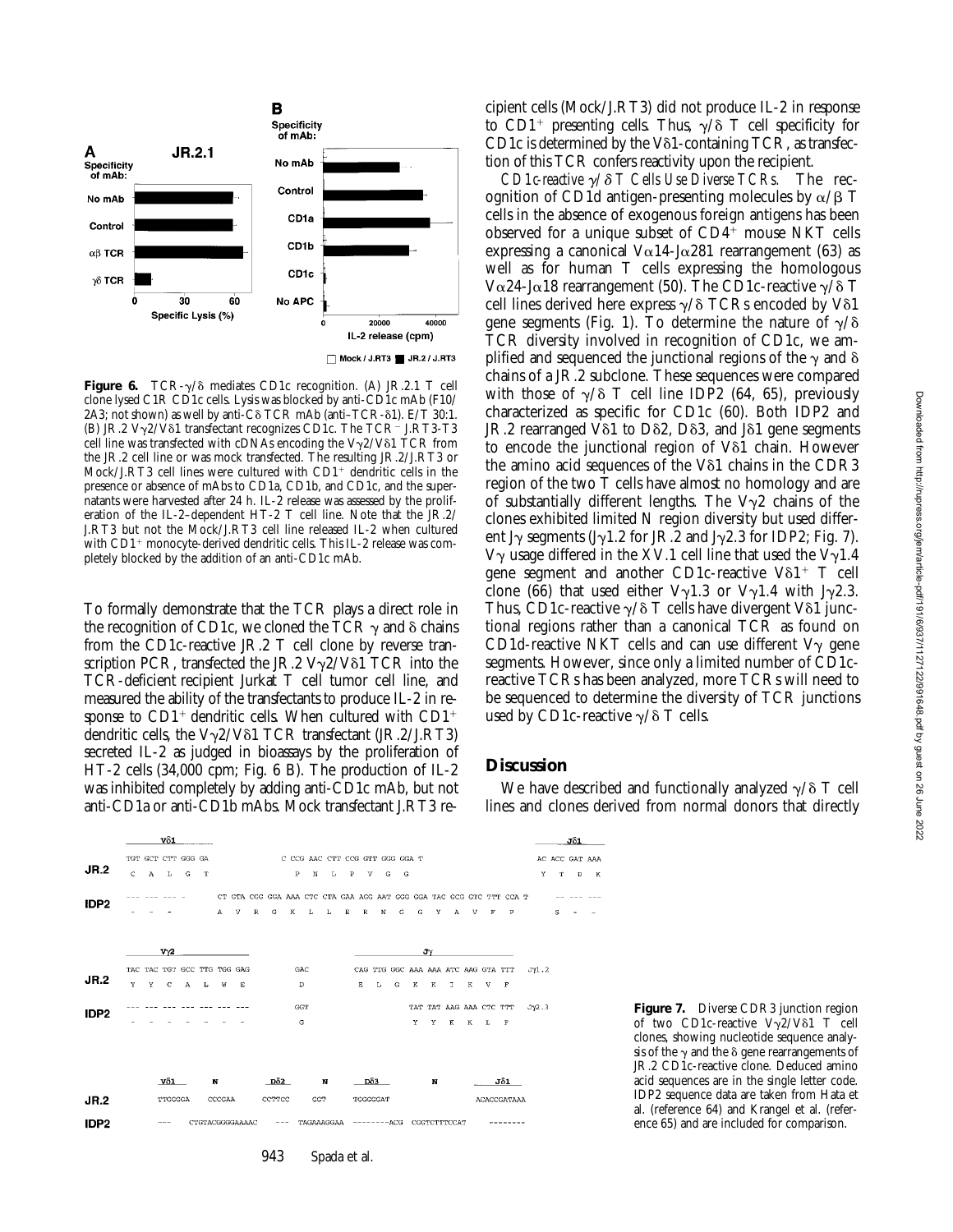recognize human CD1c molecules. Compared with other CD1-reactive T cells described in humans, these are remarkable because their recognition was not dependent on the presence of foreign lipid or glycolipid antigens. These CD1c-reactive T cells constitute a subset of directly reactive T cells that may be part of the innate immune system. A certain similarity exists with murine  $CD4^+$   $\alpha$ / $\beta$  NKT cells reactive to murine CD1.1, a homologue of human CD1d (63, 67). These murine  $\alpha/\beta$  T cells express markers of the NK locus (NK1.1) and express nondiverse, canonical  $V\alpha$ 14-J $\alpha$ 281 TCR  $\alpha$  chains frequently paired with diverse VB8 chains. The production of IL-4 and IFN- $\gamma$  by these NKT cells has been implicated as an early immunoregulatory response in mice (63, 68–70), and activation of these cells in vivo by exogenous antigen directs conventional T cells to the Th2 phenotype (71, 72). The secretion of large amounts of IFN- $\gamma$ in response to exogenous antigen can also inhibit ongoing Th2 responses (69). In contrast, the  $\gamma/\delta$  T cells described here are reactive to CD1c, another CD1 family member. Recognition of CD1c is through the  $\gamma/\delta$  TCR as directly demonstrated by transfection of the TCR (Fig. 6). TCR  $\gamma$ and  $\delta$  gene sequences from these T cells revealed the incorporation of template-independent N nucleotides resulting in diverse noncanonical V-(D)-J junctions. Moreover, CD1c-reactive  $\gamma/\delta$  T cells lacked expression of NKR-P1A (Fig. 1), a human member of the family of NK receptors analogous to murine NK1.1 (73).

It is not clear if the CD1c-reactive  $\gamma/\delta$  T cells are responding to CD1c molecules alone or to CD1c molecules containing a self-lipid molecule. The recent findings that insect-derived murine CD1d molecules contain a bound lipid in their antigen binding pocket (74), that mammalian CD1 can bind cellular glycosylphosphatidylinositol (75), and that murine and human V $\alpha$ 14 invariant chain, NKR<sup>+</sup>  $\alpha$ / $\beta$  T cells respond to autologous CD1d molecules loaded with glycosylceramides (76, 77) suggest that the recognition of murine CD1d involves CD1d-bound lipid. Thus, it seems likely that the  $\gamma/\delta$  T cells described here are recognizing a self-lipid presented by CD1c. However, such a lipid must be broadly distributed, being present in B cells, HeLa cells, and dendritic cells, as CD1c expressed on these various cell sources was recognized in each case (Fig. 2, A and B).

The recognition of CD1c by human  $\gamma/\delta$  T cells may be an important form of antigen recognition by these T cells. Recognition of CD1c by  $\gamma/\delta$  T cells in the absence of exogenous foreign antigens could be compared with the alloreactive and autoreactive recognition of MHC class I and class II proteins by  $\alpha/\beta$  T cells that are easily detected in MLRs (mixed lymphocyte reactions) and AMLRs (autologous mixed lymphocyte reactions) (78). Thus, autoreactivity to restricting elements may be a common theme between TCRs that recognize foreign antigens in the context of MHC or CD1.

The best-studied human  $\gamma/\delta$  T cell reactivity is to small aliphatic phosphate molecules typically composed of an isoprenoid chain linked to a pyrophosphate moiety (24). Recently, we have characterized another class of aliphatic molecules typically consisting of four or five carbons chains linked to a primary amine (26). Recognition of these small aliphatic compounds may represent a form of pattern recognition by the major circulating  $\gamma/\delta$  T cell subset defined by expression of V $\delta$ 2 TCR. The  $\bar{V}\gamma$ 2/V $\delta$ 2 subset of  $\gamma/\delta$  T cells accounts for the vast majority of human  $\gamma/\delta$  T cells in the circulation.

Here, we characterized recognition by the V $\delta$ 1 subset of  $\gamma/\delta$  T cells, the major population in tissues such as the intestine and the spleen. We suggest that this subset of  $\gamma/\delta$  T cells focuses on recognition of nonpolymorphic cell surface molecules related in structure to classical MHC molecules. Groh and Spies have recently demonstrated that some members of this  $\gamma/\delta$  T cell subset killed target cells expressing stress-induced MICA and MICB MHC–encoded structures (32) through reactivity with the NKG2D NK receptor (33). Although mAbs specific for the  $\gamma/\delta$  TCR blocked  $\gamma/\delta$  T cell killing of MICA<sup>+</sup> targets (32), the blocking was partial and TCR gene transfer was not done. It remains to be definitely determined if  $V\delta1+TCRs$  can recognize MICA. Here, we show that some members of this same receptor subset recognize nonpolymorphic CD1c. Two other described  $\gamma/\delta$  T cell clones reactive with human CD1c also expressed TCRs encoded by the V $\delta$ 1 gene segment (60, 66). Moreover, we have derived and partially characterized two additional  $V\delta1^+$  T cell lines that recognize CD1c (data not shown). Thus, these findings suggest that CD1c reactivity may be common among  $V\delta1^+$  T cells. However, it is clear that many  $V\delta1+T$  cells are not CD1c reactive (data not shown), and further studies will be needed to determine the frequency of CD1c-reactive  $\gamma/\delta$  T cells. Additionally, since the above  $\gamma/\delta$  T cell lines were derived by in vitro culture, primary resident CD1c-reactive  $\gamma/\delta$  T cells in situ may not be able to respond to CD1c due to anergy.

Direct recognition of CD1c by  $V\delta1+T$  cells may represent a bridge between innate and adaptive immunity in a similar fashion to recognition of CD1d by murine and human NK<sup>+</sup>  $\alpha$ / $\beta$  T cells (50, 63). Such CD1d-reactive  $\alpha$ / $\beta$ T cells are critically required to mediate IL-12–induced tumor immunity in mice (68), can polarize other T cells to a Th2 phenotype when activated by exogenous antigen (71, 72), and play regulatory roles in listerial infection (79) and Th2 responses (69). We speculate that CD1c-reactive  $\sqrt{\delta}$ T cells also have unique immunological functions. Evidence from in vivo and in vitro experiments has demonstrated that  $\gamma/\delta$  T cells play roles complementary to those of conventional  $\alpha/\beta$  T cells in the host defense against infectious agents, in autoimmune diseases, and in tumor surveillance. We demonstrate here that both the CD1c- and the phosphate antigen–reactive  $\gamma/\delta$  T cells are cytotoxic and can use the perforin-dependent cytotoxicity pathway. The perforin pathway plays an important role in antiviral immunity, resistance to intracellular bacteria, tumor surveillance, and other immune functions because it is the primary cytotoxic effector mechanism in host defense (61). Further underscoring the potential functional importance of  $\gamma/\delta$  T cells in vivo, we show for the first time that  $\gamma/\delta$  T cells express granulysin, a potent antimicrobial protein that in conjunction with perforin kills intracellular *M*. *tuberculosis*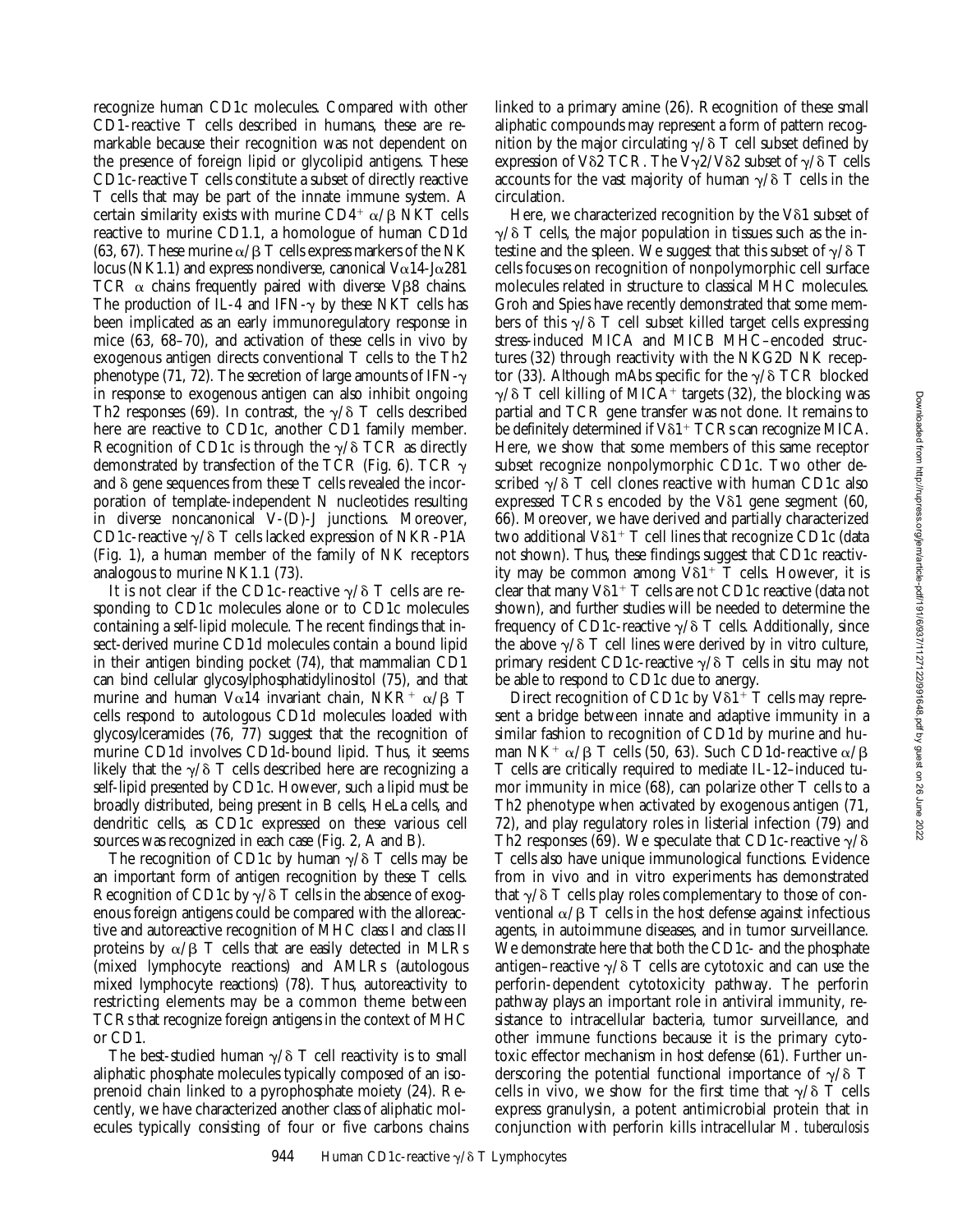organisms (51). Granulysin also kills a wide variety of microbes in vitro (51, 62). Moreover, the CD1c-reactive  $\gamma/\delta$ T cells possess a Th1-like cytokine profile, producing significant amount of IFN- $\gamma$  and IL-2.

CD1 molecules can be directly induced on monocytes as they differentiate into dendritic cells in response to GM-CSF or indirectly in response to agents such as bacteria or inflammatory products that induce the secretion of GM-CSF. Such de novo expression of CD1c can be seen on dendritic cells in granulomas induced by *Mycobacterium leprae* infection in leprosy (80). We speculate that this new expression of CD1c, or stress-induced endogenous lipid antigens presented by CD1c, could then activate tissue  $V\delta1$ <sup>+</sup> T cells that are specific for CD1c. After their activation, the CD1c-reactive  $\gamma/\delta$ T cells could play a role in directing conventional  $\alpha/\beta$  T cells to the acquisition of a Th1 phenotype through their secretion of IFN- $\gamma$ . The early secretion of cytokines by murine  $\gamma/\delta$  T cells during responses to infectious agents provides evidence for such a role (81). These cells, then, could serve an analogous functional role to that proposed for V $\alpha$ 14<sup>+</sup>NK1.1<sup>+</sup> T cells, except CD1c recognition by  $\gamma/\delta$  T cells would lead to IFN- $\gamma$  production rather than to IFN- $\gamma$ and IL-4 production that is seen with most  $NKL.1$ <sup>+</sup> T cells. As CD1c-specific  $\gamma/\delta$  T cells are cytotoxic and express granulysin, they could also lyse infected dendritic cells via the perforin pathway and kill released intracellular bacteria by secretion of granulysin. In addition, as CD1c is expressed on some circulating B cells and on mantle zone B cells in lymph nodes (although at low levels) (82–84),  $V\delta1^+$   $\gamma/\delta$  T cells may play a role in T cell–B cell interactions.

Since various professional APCs, including B cells, tissue dendritic cells, activated monocytes, and activated macrophages in humans all express CD1c and since  $\gamma/\delta$  T cells recognizing CD1c appear to do so in the absence of foreign antigens before foreign antigen–specific T cells differentiate and expand, upregulation of CD1c could represent an innate danger signal through the activation of CD1c-specific  $\gamma/\delta$  T cells. Thus, such  $\gamma/\delta$  T cells may play an early role by activating APCs via Th1 cytokines or may play a role in host defense by directly killing microbes via the combination of perforin and granulysin.

We thank Jack F. Bukowski for helpful suggestions.

This work was supported by the National Institutes of Health (M.B. Brenner, S.A. Porcelli, A.M. Krensky, and C.T. Morita), the Arthritis Foundation (S.A. Porcelli and C.T. Morita), and the American College of Rheumatology (C.T. Morita). A.M. Krensky is a Burroughs Wellcome Scholar in Experimental Therapeutics and the Shelagh Galligan Professor of Pediatrics.

*Submitted: 15 September 1999 Revised: 10 November 1999 Accepted: 17 November 1999 Released online: 13 March 2000*

#### **References**

1. Hiromatsu, K., Y. Yoshikai, G. Matsuzaki, S. Ohga, K. Muramori, K. Matsumoto, J.A. Bluestone, and K. Nomoto.

1992. A protective role of  $\gamma/\delta$  T cells in primary infection with *Listeria monocytogenes* in mice. *J. Exp. Med.* 175:49–56.

- 2. Ladel, C.H., C. Blum, A. Dreher, K. Reifenberg, and S.H.E. Kaufmann. 1995. Protective role of  $\gamma/\delta$  T cells and  $\alpha/\beta$  T cells in tuberculosis. *Eur. J. Immunol.* 25:2877–2881.
- 3. Ladel, C.H., J. Hess, S. Daugelat, P. Mombaerts, S. Tonegawa, and S.H.E. Kaufmann. 1995. Contribution of  $\alpha/\beta$  and g/d T lymphocytes to immunity against *Mycobacterium bovis* bacillus Calmette Guérin: studies with T cell receptor-deficient mutant mice. *Eur. J. Immunol.* 25:838–846.
- 4. D'Souza, C.D., A.M. Cooper, A.A. Frank, R.J. Mazzaccaro, B.R. Bloom, and I.M. Orme. 1997. An anti-inflammatory role for  $\gamma\delta$  T lymphocytes in acquired immunity to *Mycobacterium tuberculosis*. *J. Immunol.* 158:1217–1221.
- 5. Tsuji, M., P. Mombaerts, L. Lefrancois, R.S. Nussenzweig, F. Zavala, and S. Tonegawa. 1994.  $\gamma \delta$  T cells contribute to immunity against the liver stages of malaria in  $\alpha\beta$  T-celldeficient mice. *Proc. Natl. Acad. Sci. USA.* 91:345–349.
- 6. Sciammas, R., P. Kodukula, Q. Tang, R.L. Hendricks, and J.A. Bluestone. 1997. T cell receptor- $\gamma/\delta$  cells protect mice from herpes simplex virus type 1–induced lethal encephalitis. *J. Exp. Med.* 185:1969–1975.
- 7. King, D.P., D.M. Hyde, K.A. Jackson, D.M. Novosad, T.N. Ellis, L. Putney, M.Y. Stovall, L.S. Van Winkle, B.L. Beaman, and D.A. Ferrick. 1999. Protective response to pulmonary injury requires  $\gamma \delta$  T lymphocytes. *J. Immunol.* 162: 5033–5036.
- 8. Jouen-Beades, F., E. Paris, C. Dieulois, J.-F. Lemeland, V. Barre-Dezelus, S. Marret, G. Humbert, J. Leroy, and F. Tron. 1997. *In vivo* and *in vitro* activation and expansion of γδ T cells during *Listeria monocytogenes* infection in humans. *Infect. Immun.* 65:4267–4272.
- 9. Balbi, B., M.T. Valle, S. Oddera, D. Giunti, F. Manca, G.A. Rossi, and L. Allegra. 1993. T-lymphocytes with  $\gamma\delta^+$  V $\delta2^+$ antigen receptors are present in increased proportions in a fraction of patients with tuberculosis or with sarcoidosis. *Am. Rev. Respir. Dis.* 148:1685–1690.
- 10. Bertotto, A., R. Gerli, F. Spinozzi, C. Muscat, F. Scalise, G. Castellucci, M. Sposito, F. Candio, and R. Vaccaro. 1993. Lymphocytes bearing the  $\gamma\delta$  T cell receptor in acute *Brucella melitensis* infection. *Eur. J. Immunol.* 23:1177–1180.
- 11. Caldwell, C.W., E.D. Everett, G. McDonald, Y.W. Yesus, and W.E. Roland. 1995. Lymphocytosis of  $\gamma/\delta$  T cells in human ehrlichiosis. *Am. J. Clin. Pathol.* 103:761–766.
- 12. Haas, W., P. Pereira, and S. Tonegawa. 1993. Gamma/delta cells. *Annu. Rev. Immunol.* 11:637–685.
- 13. Porcelli, S., M.B. Brenner, and H. Band. 1991. Biology of the human γδ T-cell receptor. *Immunol. Rev.* 120:137–183.
- 14. Johnson, R.M., D.W. Lancki, A.I. Sperling, R.F. Dick, P.G. Spear, F.W. Fitch, and J.A. Bluestone. 1992. A murine CD4<sup>-</sup>, CD8<sup>-</sup> T cell receptor- $\gamma\delta$  T lymphocyte clone specific for herpes simplex virus glycoprotein I. *J. Immunol.* 148:983–988.
- 15. Schild, H., N. Mavaddat, C. Litzenberger, E.W. Ehrich, M.M. Davis, J.A. Bluestone, L. Matis, R.K. Draper, and Y.-h. Chien. 1994. The nature of major histocompatibility complex recognition by  $\gamma\delta$  T cells. *Cell.* 76:29–37.
- 16. Crowley, M.P., Z. Reich, N. Mavaddat, J.D. Altman, and Y.-h. Chien. 1997. The recognition of the nonclassical major histocompatibility complex (MHC) class I molecule, T10, by the gd T cell, G8. *J. Exp. Med.* 185:1223–1230.
- 17. Rock, E.P., P.R. Sibbald, M.M. Davis, and Y.-h. Chien. 1994. CDR3 length in antigen-specific immune receptors. *J. Exp. Med.* 179:323–328.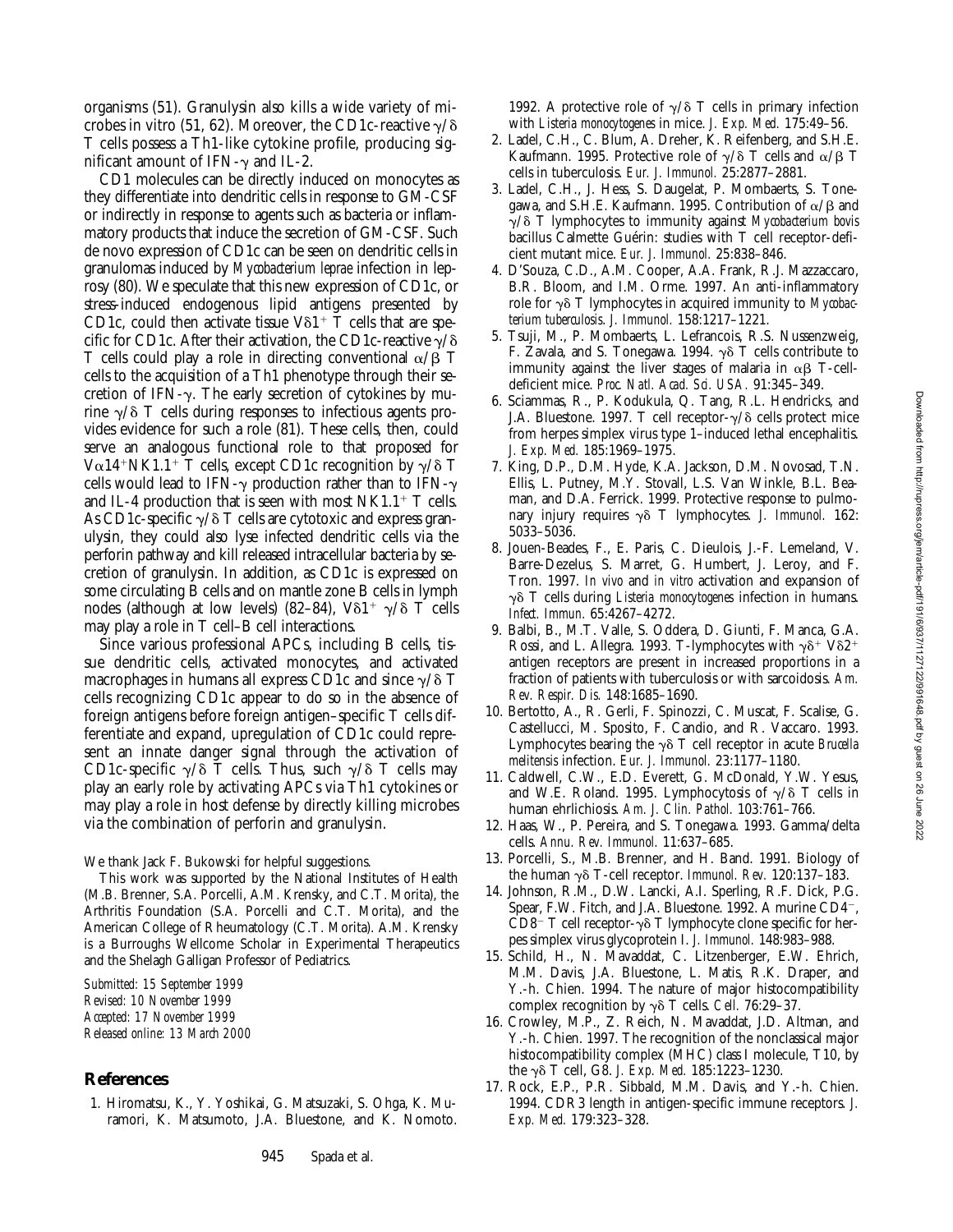- 18. Li, H., M.I. Lebedeva, A.S. Llera, B.A. Fields, M.B. Brenner, and R.A. Mariuzza. 1998. Structure of the  $V\delta$  domain of a human γδ T-cell antigen receptor. *Nature.* 391:502–506.
- 19. Morita, C.T., H.K. Lee, D.S. Leslie, Y.T. Tanaka, J.F. Bukowski, and E. Märker-Hermann. 1999. Recognition of nonpeptide prenyl pyrophosphate antigens by human  $\gamma\delta$  T cells. *Microbes Infect.* 1:175–186.
- 20. Kabelitz, D., A. Bender, S. Schondelmaier, B. Schoel, and S.H.E. Kaufmann. 1990. A large fraction of human peripheral blood  $\gamma/\delta^+$  T cells is activated by *Mycobacterium tuberculosis* but not by its 65-kD heat shock protein. *J. Exp. Med.* 171:667–679.
- 21. Pfeffer, K., B. Schoel, H. Gulle, S.H.E. Kaufmann, and H. Wagner. 1990. Primary responses of human T cells to mycobacteria: a frequent set of  $\gamma/\delta$  T cells are stimulated by protease-resistant ligands. *Eur. J. Immunol.* 20:1175–1179.
- 22. Panchamoorthy, G., J. McLean, R.L. Modlin, C.T. Morita, S. Ishikawa, M.B. Brenner, and H. Band. 1991. A predominance of the T cell receptor  $V\gamma2/V\delta2$  subset in human mycobacteria-responsive T cells suggests germline gene encoded recognition. *J. Immunol.* 147:3360–3369.
- 23. Morita, C.T., E.M. Beckman, J.F. Bukowski, Y. Tanaka, H. Band, B.R. Bloom, D.E. Golan, and M.B. Brenner. 1995. Direct presentation of nonpeptide prenyl pyrophosphate antigens to human  $\gamma \delta$  T cells. *Immunity.* 3:495–507.
- 24. Tanaka, Y., C.T. Morita, Y. Tanaka, E. Nieves, M.B. Brenner, and B.R. Bloom. 1995. Natural and synthetic non-peptide antigens recognized by human  $\gamma \delta$  T cells. *Nature*. 375:155–158.
- 25. Tanaka, Y., S. Sano, E. Nieves, G. De Libero, D. Roca, R.L. Modlin, M.B. Brenner, B.R. Bloom, and C.T. Morita. 1994. Nonpeptide ligands for human γδ T cells. Proc. Natl. Acad. *Sci. USA.* 91:8175–8179.
- 26. Bukowski, J.F., C.T. Morita, and M.B. Brenner. 1999. Human  $\gamma\delta$  T cells recognize alkylamines derived from microbes, edible plants, and tea: implications for innate immunity. *Immunity.* 11:57–65.
- 27. Lang, F., M.A. Peyrat, P. Constant, F. Davodeau, J. David-Ameline, Y. Poquet, H. Vié, J.J. Fournié, and M. Bonneville. 1995. Early activation of human  $V\gamma9V\delta2$  T cell broad cytotoxicity and TNF production by nonpeptidic mycobacterial ligands. *J. Immunol.* 154:5986–5994.
- 28. Holoshitz, J., N.C. Romzek, Y. Jia, L. Wagner, L.M. Vila, S.-J. Chen, J.M. Wilson, and D.R. Karp. 1993. MHC-independent presentation of mycobacteria to human  $\gamma\delta$  T cells. *Int. Immunol.* 5:1437–1443.
- 29. Bukowski, J.F., C.T. Morita, Y. Tanaka, B.R. Bloom, M.B. Brenner, and H. Band. 1995.  $V\gamma 2V\delta 2$  TCR-dependent recognition of non-peptide antigens and Daudi cells analyzed by TCR gene transfer. *J. Immunol.* 154:998–1006.
- 30. Bukowski, J.F., C.T. Morita, H. Band, and M.B. Brenner. 1998. Crucial role of TCR $\gamma$  chain junctional region in prenyl pyrophosphate antigen recognition by γδ T cells. *J. Immunol.* 161:286–293.
- 31. Falini, B., L. Flenghi, S. Pileri, P. Pelicci, M. Fagioli, M.F. Martelli, L. Moretta, and E. Ciccone. 1989. Distribution of T cells bearing different forms of the T cell receptor  $\gamma/\delta$  in normal and pathological human tissues. *J. Immunol.* 143:2480–2488.
- 32. Groh, V., A. Steinle, S. Bauer, and T. Spies. 1998. Recognition of stress-induced MHC molecules by intestinal epithelial gd T cells. *Science.* 279:1737–1740.
- 33. Bauer, S., V. Groh, J. Wu, A. Steinle, J.H. Phillips, L.L. Lanier, and T. Spies. 1999. Activation of NK cells and T cells by NKG2D, a receptor for stress-inducible MICA. *Science.* 285:727–729.
- 34. Li, P., S.T. Willie, S. Bauer, D.L. Morris, T. Spies, and R.K. Strong. 1999. Crystal structure of the MHC class I homolog MIC-A, a  $\gamma\delta$  T cell ligand. *Immunity.* 10:577-584.
- 35. Beckman, E.M., A. Melian, S.M. Behar, P.A. Sieling, D. Chatterjee, S.T. Furlong, R. Matsumoto, J.P. Rosat, R.L. Modlin, and S.A. Porcelli. 1996. CD1c restricts responses of mycobacteria-specific T cells. Evidence for antigen presentation by a second member of the human CD1 family. *J. Immunol.* 157:2795–2803.
- 36. Spits, H., G. Keizer, J. Borst, C. Terhorst, A. Hekman, and J.E. de Vries. 1983. Characterization of monoclonal antibodies against cell surface molecules associated with cytotoxic activity of natural and activated killer cells and cloned CTL lines. *Hybridoma.* 2:423–437.
- 37. Band, H., F. Hochstenbach, J. McLean, S. Hata, M.S. Krangel, and M.B. Brenner. 1987. Immunochemical proof that a novel rearranging gene encodes the  $T$  cell receptor  $\delta$  subunit. *Science.* 238:682–684.
- 38. Wu, Y.J., W.T. Tian, R.M. Snider, C. Rittershaus, P. Rogers, L. LaManna, and S.H. Ip. 1988. Signal transduction of  $\gamma/\delta$ T cell antigen receptor with a novel mitogenic anti- $\delta$  antibody. *J. Immunol.* 141:1476–1479.
- 39. Jitsukawa, S., F. Faure, M. Lipinski, F. Triebel, and T. Hercend. 1987. A novel subset of human lymphocytes with a T cell receptor-g complex. *J. Exp. Med.* 166:1192–1197.
- 40. Band, H., F. Hochstenbach, C.M. Parker, J. McLean, M.S. Krangel, and M.B. Brenner. 1989. Expression of human T cell receptor-gd structural forms. *J. Immunol.* 142:3627–3633.
- 41. Linsley, P.S., J.L. Greene, P. Tan, J. Bradshaw, J.R. Ledbetter, C. Anasetti, and N.K. Damle. 1992. Coexpression and functional cooperation of CTLA-4 and CD28 on activated T lymphocytes. *J. Exp. Med.* 176:1595–1604.
- 42. Martin, L.H., F. Calabi, F.A. Lefebvre, C.A. Bilsland, and C. Milstein. 1987. Structure and expression of the human thymocyte antigens CD1a, CD1b, and CD1c. *Proc. Natl. Acad. Sci. USA.* 84:9189–9193.
- 42a.Grant, E.P., M. Degano, J.P. Rosat, S. Stenger, R.L. Modlin, I.A. Wilson, S.A. Porcelli, and M.B. Brenner. 1999. Molecular recognition of lipid antigens by T cell receptors. *J. Exp. Med.* 189:195–205.
- 43. Behar, S.M., S.A. Porcelli, E.M. Beckman, and M.B. Brenner. 1995. A pathway of costimulation that prevents anergy in CD28<sup>-</sup> T cells: B7-independent costimulation of CD1-restricted T cells. *J. Exp. Med.* 182:2007–2018.
- 44. Olive, D., P. Dubreuil, and C. Mawas. 1984. Two distinct TL-like molecular subsets defined by monoclonal antibodies on the surface of human thymocytes with different expression on leukemia lines. *Immunogenetics.* 20:253–264.
- 45. De Libero, G., G. Casorati, C. Giachino, C. Carbonara, N. Migone, P. Matzinger, and A. Lanzavecchia. 1991. Selection by two powerful antigens may account for the presence of the major population of human peripheral  $\gamma/\delta$  T cells. *J. Exp. Med.* 173:1311–1322.
- 46. Hanson, D.A., A. Kasper, F.R. Poulain, and A.M. Krensky. 1999. Biosynthesis of granulysin, a novel cytolytic molecule. *Mol. Immunol.* 36:413–422.
- 47. Beckman, E.M., S.A. Porcelli, C.T. Morita, S.M. Behar, S.T. Furlong, and M.B. Brenner. 1994. Recognition of a lipid antigen by CD1-restricted  $\alpha \beta^+$  T cells. *Nature.* 372: 691–694.
- 48. Porcelli, S., C.T. Morita, and M.B. Brenner. 1992. CD1b restricts the response of human  $CD4-8-$  T lymphocytes to a microbial antigen. *Nature.* 360:593–597.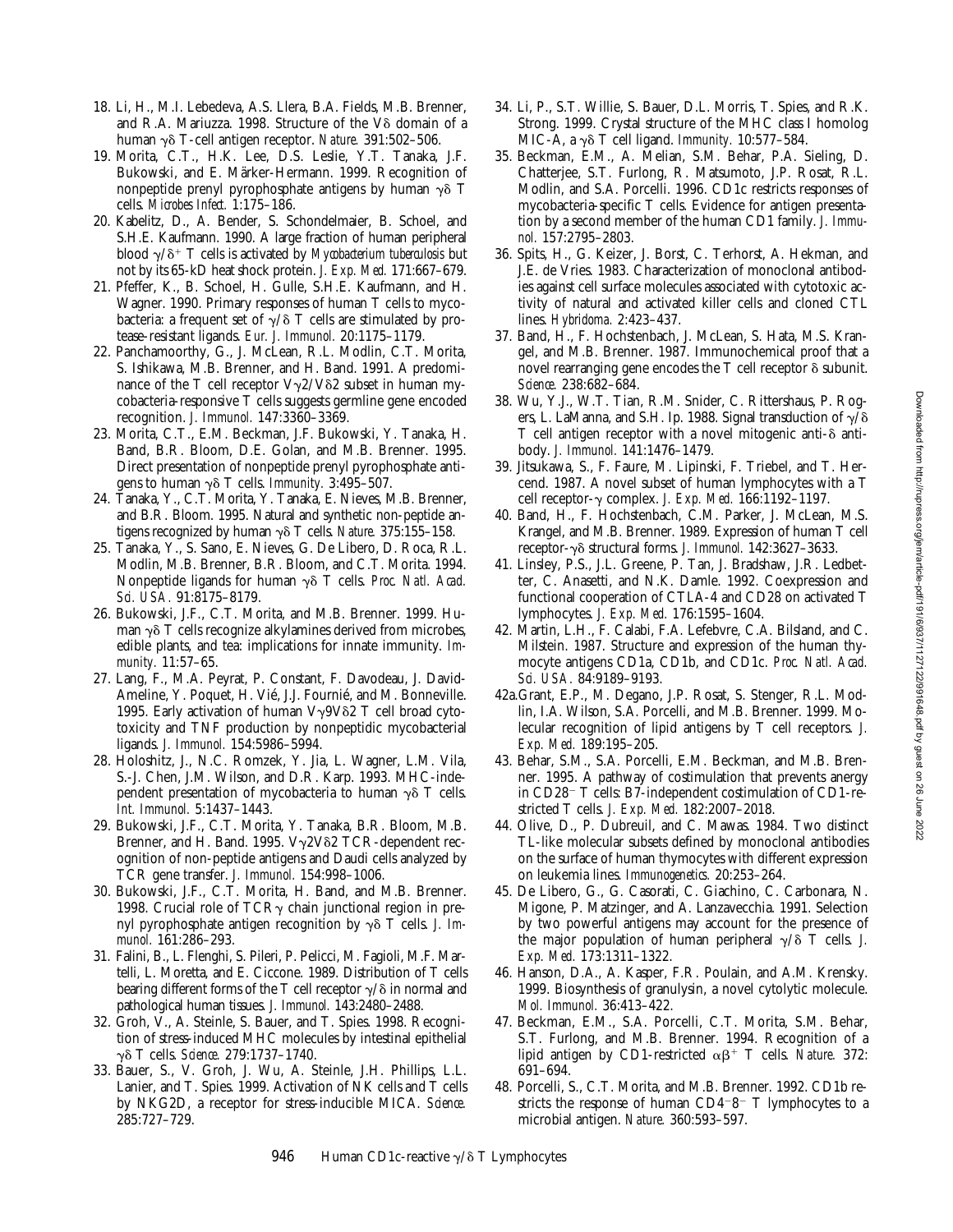- 49. Sugita, M., R.M. Jackman, E. van Donselaar, S.M. Behar, R.A. Rogers, P.J. Peters, M.B. Brenner, and S.A. Porcelli. 1996. Cytoplasmic tail-dependent localization of CD1b antigen-presenting molecules to MIICs. *Science.* 273:349–352.
- 50. Exley, M., J. Garcia, S.P. Balk, and S. Porcelli. 1997. Requirements for CD1d recognition by human invariant Va24<sup>1</sup> CD4<sup>2</sup>CD8<sup>2</sup> T cells. *J. Exp. Med.* 186:109–120.
- 51. Stenger, S., D.A. Hanson, R. Teitelbaum, P. Dewan, K.R. Niazi, C.J. Froelich, T. Ganz, S. Thoma-Uszynski, A. Melian, C. Bogdan, et al. 1998. An antimicrobial activity of cytolytic T cells mediated by granulysin. *Science.* 282:121–125.
- 52. Peters, P.J., J.J. Neefjes, V. Oorschot, H.L. Ploegh, and H.J. Geuze. 1991. Segregation of MHC class II molecules from MHC class I molecules in the Golgi complex for transport to lysosomal compartments. *Nature.* 349:669–676.
- 53. Chomczynski, P., and N. Sacchi. 1987. Single-step method of RNA isolation by acid guanidinium thiocyanate-phenolchloroform extraction. *Anal. Biochem.* 162:156–159.
- 54. Brawley, J.V., and P. Concannon. 1996. Modulation of promiscuous T cell receptor recognition by mutagenesis of CDR2 residues. *J. Exp. Med.* 183:2043–2051.
- 55. Weiss, A., and J.D. Stobo. 1984. Requirement for the coexpression of T3 and the T cell antigen receptor on a malignant human T cell line. *J. Exp. Med.* 160:1284–1299.
- 56. Brenner, M.B., J.L. Strominger, and M.S. Krangel. 1988. The  $\gamma\delta$  T cell receptor. Adv. Immunol. 43:133–192.
- 57. Morita, C.T., S. Verma, P. Aparicio, C. Martinez-A, H. Spits, and M.B. Brenner. 1991. Functionally distinct subsets of human g/d T cells. *Eur. J. Immunol.* 21:2999–3007.
- 58. Zwirner, N.W., M.A. Fernández-Viña, and P. Stastny. 1998. MICA, a new polymorphic HLA-related antigen, is expressed mainly by keratinocytes, endothelial cells, and monocytes. *Immunogenetics.* 47:139–148.
- 59. Stenger, S., R.J. Mazzaccaro, K. Uyemura, S. Cho, P.F. Barnes, J.P. Rosat, A. Sette, M.B. Brenner, S.A. Porcelli, B.R. Bloom, and R.L. Modlin. 1997. Differential effects of cytolytic T cell subsets on intracellular infection. *Science.* 276: 1684–1687.
- 60. Porcelli, S., M.B. Brenner, J.L. Greenstein, S.P. Balk, C. Terhorst, and P.A. Bleicher. 1989. Recognition of cluster of differentiation 1 antigens by human  $CD4$ <sup>-</sup> $CD8$ <sup>-</sup> cytolytic T lymphocytes. *Nature.* 341:447–450.
- 61. Kagi, D., B. Ledermann, K. Burki, R.M. Zinkernagel, and H. Hengartner. 1996. Molecular mechanisms of lymphocytemediated cytotoxicity and their role in immunological protection and pathogenesis *in vivo*. *Annu. Rev. Immunol.* 14: 207–232.
- 62. Pena, S.V., D.A. Hanson, B.A. Carr, T.J. Goralski, and A.M. Krensky. 1997. Processing, subcellular localization, and function of 519 (granulysin), a human late T cell activation molecule with homology to small, lytic, granule proteins. *J. Immunol.* 158:2680–2688.
- 63. Bendelac, A., M.N. Rivera, S.H. Park, and J.H. Roark. 1997. Mouse CD1-specific NK1 T cells: development, specificity, and function. *Annu. Rev. Immunol.* 15:535–562.
- 64. Hata, S., M. Brenner, and M. Krangel. 1987. Identification of putative human  $T$  cell receptor  $\delta$  complementary DNA clones. *Science.* 238:678–682.
- 65. Krangel, M., H. Band, S. Hata, J. McLean, and M. Brenner. 1987. Structurally divergent human T cell receptor proteins encoded by distinct Cg genes. *Science.* 237:64–67.
- 66. Faure, F., S. Jitsukawa, C. Miossec, and T. Hercend. 1990. CD1c as a target recognition structure for human T lympho-

cytes: analysis with peripheral blood  $\gamma/\delta$  cells. *Eur. J. Immunol.* 20:703–706.

- 67. Porcelli, S.A. 1995. The CD1 family: a third lineage of antigen-presenting molecules. *Adv. Immunol.* 59:1–98.
- 68. Cui, J., T. Shin, T. Kawano, H. Sato, E. Kondo, I. Toura, Y. Kaneko, H. Koseki, M. Kanno, and M. Taniguchi. 1997. Requirement for V $\alpha$ 14 NKT cells in IL-12-mediated rejection of tumors. *Science.* 278:1623–1626.
- 69. Cui, J., N. Watanabe, T. Kawano, M. Yamashita, T. Kamata, C. Shimizu, M. Kimura, E. Shimizu, J. Koike, H. Koseki, et al. 1999. Inhibition of T helper cell type 2 cell differentiation and immunoglobulin E response by ligand-activated  $V\alpha$ 14 natural killer T cells. *J. Exp. Med.* 190:783–792.
- 70. Carnaud, C., D. Lee, O. Donnars, S.H. Park, A. Beavis, Y. Koezuka, and A. Bendelac. 1999. Cross-talk between cells of the innate immune system: NKT cells rapidly activate NK cells. *J. Immunol.* 163:4647–4650.
- 71. Burdin, N., L. Brossay, and M. Kronenberg. 1999. Immunization with  $\alpha$ -galactosylceramide polarizes CD1-reactive NK T cells towards Th2 cytokine synthesis. *Eur. J. Immunol.* 29: 2014–2025.
- 72. Singh, N., S. Hong, D.C. Scherer, I. Serizawa, N. Burdin, M. Kronenberg, Y. Koezuka, and L. Van Kaer. 1999. Activation of NK T cells by CD1d and  $\alpha$ -galactosylceramide directs conventional T cells to the acquisition of a Th2 phenotype. *J. Immunol.* 163:2373–2377.
- 73. Lanier, L.L., C. Chang, and J.H. Phillips. 1994. Human NKR-P1A. A disulfide-linked homodimer of the C-type lectin superfamily expressed by a subset of NK and T lymphocytes. *J. Immunol.* 153:2417–2428.
- 74. Zeng, Z.-H., A.R. Castaño, B.W. Segelke, E.A. Stura, P.A. Peterson, and I.A. Wilson. 1997. Crystal structure of mouse CD1: an MHC-like fold with a large hydrophobic binding groove. *Science.* 277:339–345.
- 75. Joyce, S., A.S. Woods, J.W. Yewdell, J.R. Bennink, A.D. De Silva, A. Boesteanu, S.P. Balk, R.J. Cotter, and R.R. Brutkiewicz. 1998. Natural ligand of mouse CD1d1: cellular glycosylphosphatidylinositol. *Science.* 279:1541–1544.
- 76. Kawano, T., J. Cui, Y. Koezuka, I. Toura, Y. Kaneko, K. Motoki, H. Ueno, R. Nakagawa, H. Sato, E. Kondo, et al. 1997. CD1d-restricted and TCR-mediated activation of Va14 NKT cells by glycosylceramides. *Science.* 278:1626– 1629.
- 77. Spada, F.M., Y. Koezuka, and S.A. Porcelli. 1998. CD1drestricted recognition of synthetic glycolipid antigens by human natural killer T cells. *J. Exp. Med.* 188:1529–1534.
- 78. Sherman, L.A., and S. Chattopadhyay. 1993. The molecular basis of allorecognition. *Annu. Rev. Immunol.* 11:385–402.
- 79. Szalay, G., C.H. Ladel, C. Blum, L. Brossay, M. Kronenberg, and S.H. Kaufmann. 1999. Anti-CD1 monoclonal antibody treatment reverses the production patterns of  $TGF- $\beta$ 2 and$ Th1 cytokines and ameliorates listeriosis in mice. *J. Immunol.* 162:6955–6958.
- 80. Sieling, P.A., D. Jullien, M. Dahlem, T.F. Tedder, T.H. Rea, R.L. Modlin, and S.A. Porcelli. 1999. CD1 expression by dendritic cells in human leprosy lesions: correlation with effective host immunity. *J. Immunol.* 162:1851–1858.
- 81. Ferrick, D.A., M.D. Schrenzel, T. Mulvania, B. Hsieh, W.G. Ferlin, and H. Lepper. 1995. Differential production of interferon- $\gamma$  and interleukin-4 in response to Th1- and Th2-stimulating pathogens by  $\gamma \delta$  T cells *in vivo*. *Nature.* 373:255–257.
- 82. Small, T.N., R.W. Knowles, C. Keever, N.A. Kernan, N. Collins, R.J. O'Reilly, B. Dupont, and N. Flomenberg.